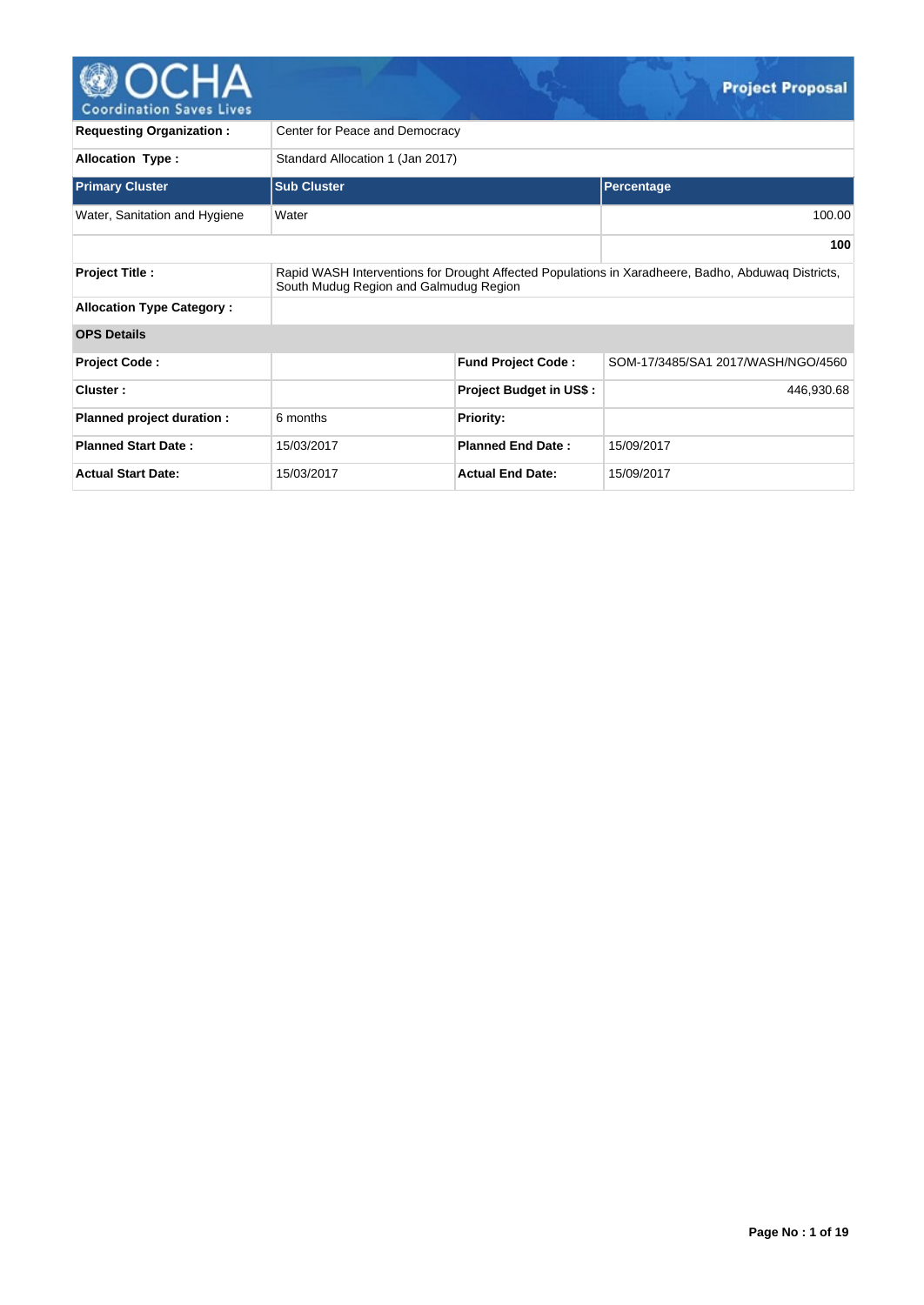| <b>Project Summary:</b> | The proposed project intends to support 4,889 drought-affected pastoralists households (29,274<br>pastoralist) in Xaradheere, Badho, Abduwaq Districts, South Mudug Region and Galmudug Region with<br>life-saving WASH services in a maximum period of 6 months. This is a life-saving project that is line with<br>the 2017 Humanitarian Response Plan Objectives 1 & 4, and also the WASH Cluster's Strategic<br>Specific Objectives 1,2&3. Galmudug Region Districts are among the worst drought hit Districts where<br>the latest FSNAU-FEWSNET release (February 2) with 130,000 people being in crisis (IPC 3) and 8,000<br>in IPC 4) with the Coastal Dheeh (Xaradhere) areas, Adado and Abduwak Districts being among some<br>of the worst hit Districts. The deteriorating in drought situation is compounded by the presence of recent<br>conflicts in some Districts and lack of or limited access in others, making the responses a challenge in<br>many cases. |
|-------------------------|------------------------------------------------------------------------------------------------------------------------------------------------------------------------------------------------------------------------------------------------------------------------------------------------------------------------------------------------------------------------------------------------------------------------------------------------------------------------------------------------------------------------------------------------------------------------------------------------------------------------------------------------------------------------------------------------------------------------------------------------------------------------------------------------------------------------------------------------------------------------------------------------------------------------------------------------------------------------------|
|                         | According to an Inter-Agency Assessment conducted in December 2016 in Galmudug state estimates<br>that over 250,000 rural people comprising mainly of nomadic pastoralists and agro-pastoralists are<br>experiencing drought related stress in different ranges in parts of Galgaduud and Mudug regions. A few<br>number of people, mostly children and pregnant/lactating women, have been reported to have<br>succumbed to hunger, thirst or AWD/Cholera in far-flung settlements within Galmudug Districts<br>especially Hobyo which neighbours Xaradheere District. A high number of households have lost their<br>entire animals to the drought.                                                                                                                                                                                                                                                                                                                        |
|                         | Therefore, the proposed project plans to save lives and mitigate the effects of the drought by:                                                                                                                                                                                                                                                                                                                                                                                                                                                                                                                                                                                                                                                                                                                                                                                                                                                                              |
|                         | - Providing 10,758,195 liters of treated water to 29,274 people facing water shortages in 18<br>locations/settlements through a water trucking program for a period of 7 consecutive weeks in the month<br>of March 2017 and the first three weeks of April 2017.                                                                                                                                                                                                                                                                                                                                                                                                                                                                                                                                                                                                                                                                                                            |
|                         | - Support 7 strategic Boreholes serving 3,480 people or 580 HHs and their animals with fuels subsidies<br>totaling to 3,779 litres in 6 weeks. The water from these boreholes will be chlorinated. The proposed fuel<br>subsidization program will increase the current water output of the 7 boreholes by an additional 338<br>Cubic liters of water with the aim of meeting the high demand of water.                                                                                                                                                                                                                                                                                                                                                                                                                                                                                                                                                                      |
|                         | - Rehabilitate 3 strategic boreholes located in Korodhi settlement in Haradheere, Huuurshe and<br>Miirjiicleey settlements in Abduwak District and Farjano Quester/Settlement in Adado District with the<br>aim of increasing access to drought impacted pastoralist and urban populations. The 3 strategic<br>boreholes were selected on the basis of its location as refuge areas for the drought displaced pastoralist<br>from the 3 Districts and for water trucking.                                                                                                                                                                                                                                                                                                                                                                                                                                                                                                    |
|                         | - Undertake operations and maintenance training for 21 Borehole Operators.                                                                                                                                                                                                                                                                                                                                                                                                                                                                                                                                                                                                                                                                                                                                                                                                                                                                                                   |
|                         | - Provide hygiene promotion for all the 29,334 pastoralist targeted under the various activities (water<br>trucking, fueld subsidy for 7 strategic boreholes) as well as women headed households targeted under<br>the emergency WASH kits provision.                                                                                                                                                                                                                                                                                                                                                                                                                                                                                                                                                                                                                                                                                                                        |
|                         | - Distributing Emergency WASH Supplies including hygiene kits to 2,690 drought displaced households<br>to improve their hygiene and sanitation standards resulting in the prevention of AWD/Cholera. women<br>and Women-headed households will be given priority in the provision of the emergency hygiene kits as<br>they are impacted more by drought making them and the children highly vulnerable.                                                                                                                                                                                                                                                                                                                                                                                                                                                                                                                                                                      |
|                         | - CPD plans to use the proposed project to complement its current Emergency WASH project<br>Xaradheere District (funded by UNICEF) and the rehabilitation of Seego Borehole (funded by Diakonie)<br>to increase the number of beneficiaries supported with life-saving WASH services and reaching<br>additional areas not previously reached.                                                                                                                                                                                                                                                                                                                                                                                                                                                                                                                                                                                                                                |
|                         | - CPD being the Coordinating Agency of the WASH Cluster in Galgaduud and South Mudug region, it<br>will strive to continuously coordinate with other agencies responding to the drought.                                                                                                                                                                                                                                                                                                                                                                                                                                                                                                                                                                                                                                                                                                                                                                                     |

# **Direct beneficiaries :**

| <b>Men</b>                      | Women      | <b>Girls</b><br><b>Boys</b> |        |             |              | <b>Total</b> |              |  |        |
|---------------------------------|------------|-----------------------------|--------|-------------|--------------|--------------|--------------|--|--------|
| 8,782                           | 13,173     |                             | 2,928  |             | 4,391        |              | 29,274       |  |        |
| <b>Other Beneficiaries:</b>     |            |                             |        |             |              |              |              |  |        |
| <b>Beneficiary name</b>         | <b>Men</b> |                             | Women  | <b>Boys</b> | <b>Girls</b> |              | <b>Total</b> |  |        |
| <b>Pastoralists</b>             |            | 8,782                       | 13,173 | 2,928       |              |              | 4,391        |  | 29,274 |
| <b>Indirect Beneficiaries:</b>  |            |                             |        |             |              |              |              |  |        |
|                                 |            |                             |        |             |              |              |              |  |        |
| <b>Catchment Population:</b>    |            |                             |        |             |              |              |              |  |        |
|                                 |            |                             |        |             |              |              |              |  |        |
| Link with allocation strategy : |            |                             |        |             |              |              |              |  |        |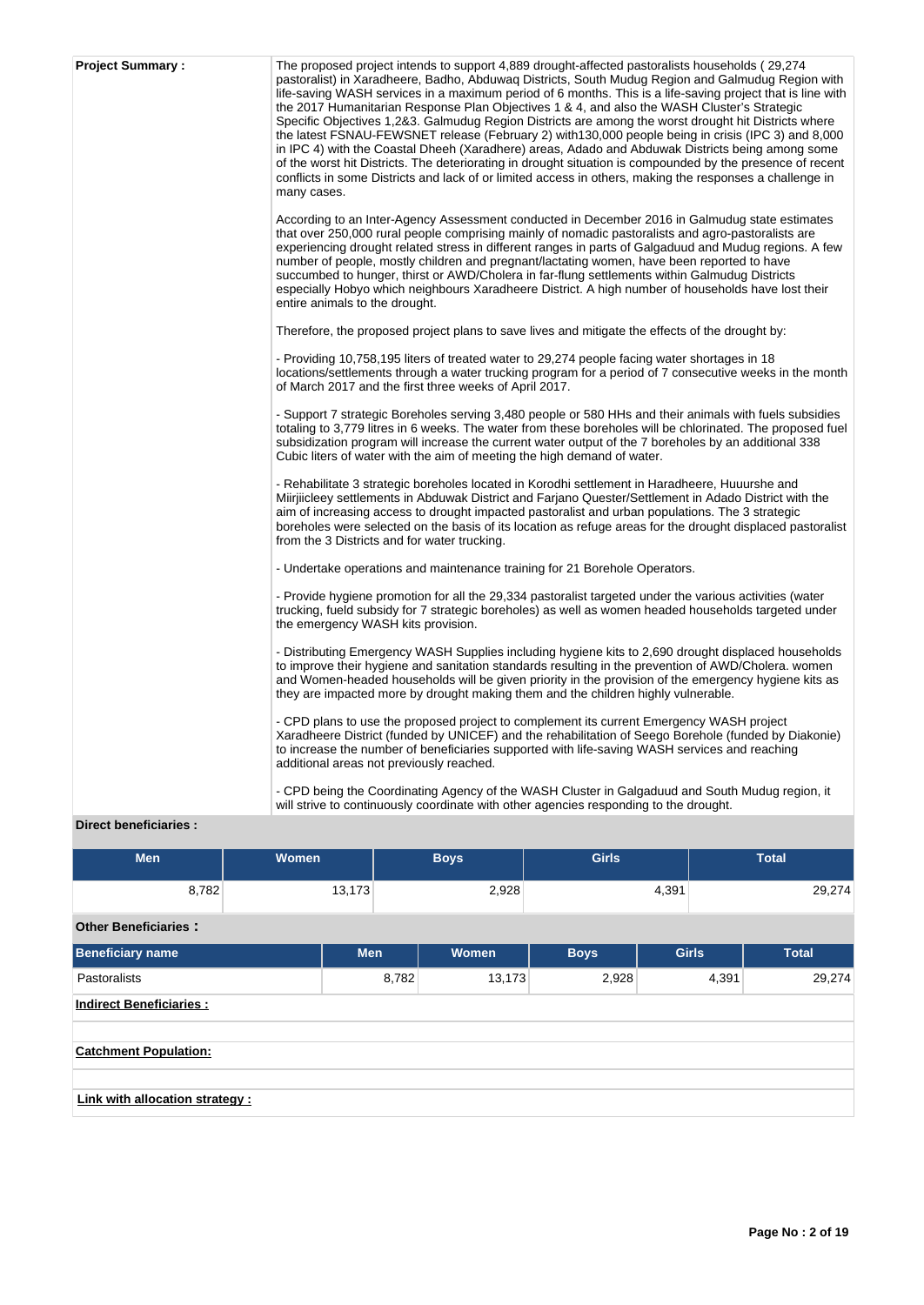The proposed WASH intervention project as plannedfor the 3 targeted Districts of Haradere, Adaado and Abduwak is directly linked to the 2017 SHF's strategic Objectives 1 and 3. The project is also linked to the WASH Cluster specific Objective 1 and 3. The planned 4,889 HHs or 29,274 beneficiaries in the 3 target Districts have been identified as coming from the most drought stressed regions following two consecutive seasons of rain failure leading to lack of recharge of communal water points such as shallow wells. The populations targeted are relying on trucked water with the ones unable to purchase the water sold by private vendors are continuously being displaced. There is already evidence of water borne diseases outbreak in the neighboring Hobyo District and with the continuing water deficit being experienced by pastoralist in Haradere District the situation might deteriorate to a level where the intervention will be late in saving lives as required under the HRP 2017 and the WASH Cluster objectives for Somalia. It is also a confirmed fact that Haradere District and by extension the whole of South Mudug Region have had the least WASH and other humanitarian interventions in the past due to their association with presence of insurgency and also the facr that they are among the most remote of area in South Central Somalia.

## **Sub-Grants to Implementing Partners :**

| <b>Partner Name</b>                                    |                             | <b>Partner Type</b>                         |  | <b>Budget in US\$</b>       |  |  |  |  |  |
|--------------------------------------------------------|-----------------------------|---------------------------------------------|--|-----------------------------|--|--|--|--|--|
|                                                        |                             |                                             |  |                             |  |  |  |  |  |
|                                                        |                             |                                             |  |                             |  |  |  |  |  |
| Other funding secured for the same project (to date) : |                             |                                             |  |                             |  |  |  |  |  |
|                                                        | <b>Other Funding Source</b> |                                             |  | <b>Other Funding Amount</b> |  |  |  |  |  |
|                                                        |                             |                                             |  |                             |  |  |  |  |  |
| Organization focal point:                              |                             |                                             |  |                             |  |  |  |  |  |
| <b>Name</b>                                            | <b>Title</b>                | Email                                       |  | <b>Phone</b>                |  |  |  |  |  |
| <b>Muktar Abdille</b>                                  | <b>Programs Director</b>    | muktar.abdille@cpd-africa.org<br>0618900109 |  |                             |  |  |  |  |  |

## **BACKGROUND**

#### **1. Humanitarian context analysis**

Since August 2016, water trucking has been widespread in most of the Berkad dependent pastoral livelihoods in northern Somalia (NIP, Hawd, Addun, East Golis and Togdher agropastoral) and central regions (Hawd and Addun livelihood zones), as most surface water catchments did not replenished well.

According to an inter-agency assessment findings (Inter-Agency Assessment Report for Galmudug Region), an estimated 250,000 rural people comprising mainly of nomadic pastoralists and agro pastoralists are experiencing drought related stress in different ranges in parts of Galgaduud and Mudug regions. Of this, an estimated 50,000 people have migrated to parts of Hiraan region and border areas between Hiraan and Galgaduuud region in search of water and pasture.

Preliminary forecasts as reported by FSNAU-FEWSNET Technical Release, February 2017 indicate that below average to near average rainfall is expected to prevail across most parts of Somalia during the forthcoming 2017 Gu (April-June) season. As such only minimal improvements are expected during this time and in some areas further deterioration in food security is possible. The report also indicates a worst-case scenario, where the April-June Gu season performs even poorer than currently forecast, purchasing power declines to levels seen in 2010/2011, and humanitarian assistance is unable to reach populations in need, Famine (IPC Phase 5) would be expected.

In a positive move UNOCHA organized the Galmudug State Level Readiness Workshop on 20th February 2017 where mapping of WASH and other humanitarian gaps was undertaken and recommendations for coordinated responses made.

The areas severely impacted by the current drought include, Adaado and Abduwak Districts in Galgadud Region and South Mudug region include Xarardheere among the Coastal Deeh livelihood population group. An estimated 6,000 conflicts and drought affected people from Xarardheere district are now settled in Bahdo town in Adaado District without proper water and sanitation facilities. Others are settled in Amara and Hinlebi settlements in Adado Districts where there are permanent sources of water in form of high yielding shallow wells and boreholes..

#### **2. Needs assessment**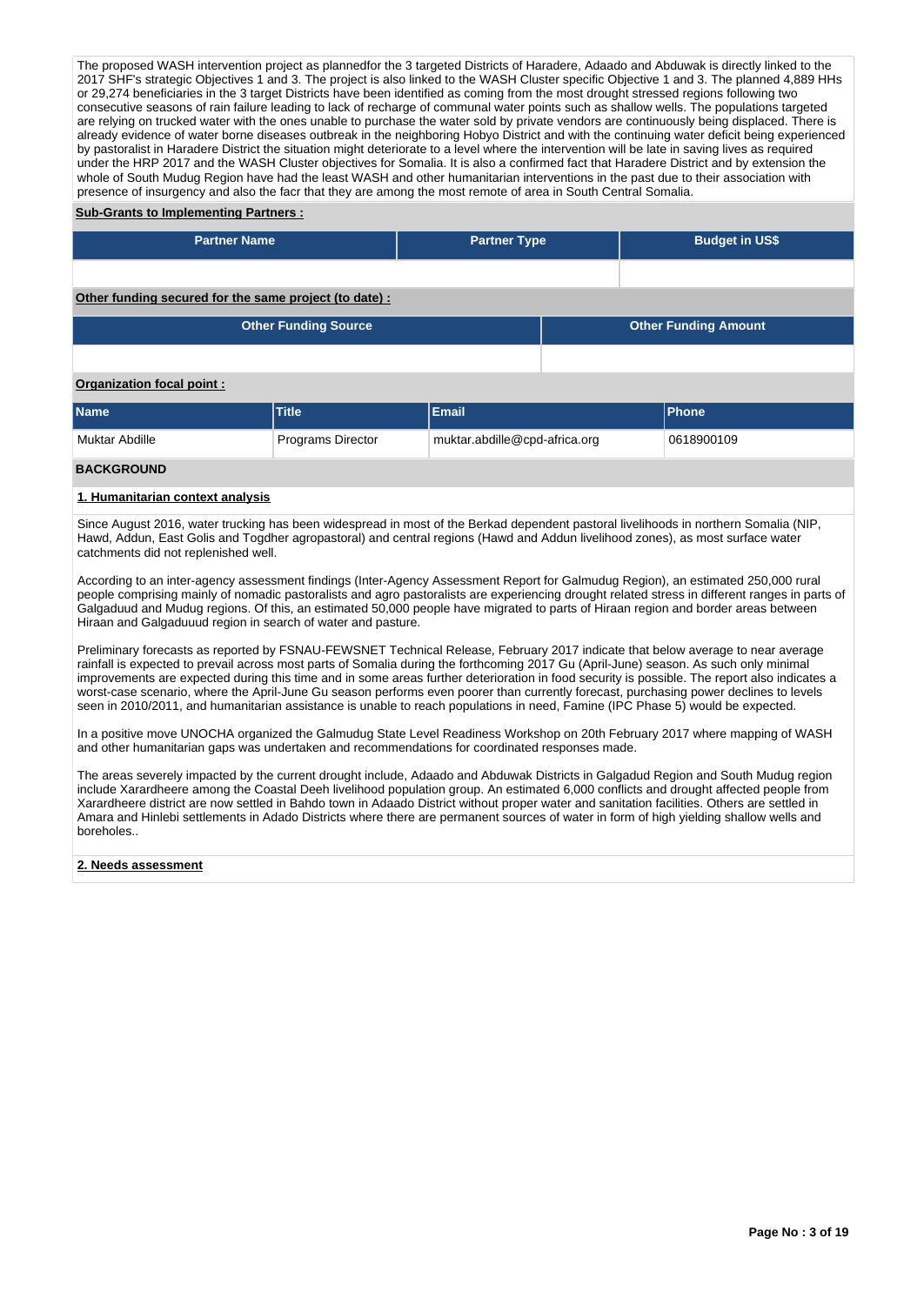The increasing number of drought and conflict displaced people is increasing pressure on permanent water sources especially boreholes. Many of the boreholes utilize gensets for water abstraction. And there is need for fuel subsidies to areas with boreholes relying on gensets for water abstraction for community use in the most affected areas ensuring both clean adequate of amounts water and also access especially for poor vulnerable pastoralist households who cannot purchase water (or adequate amounts of water). There is a threat of rise in AWD cases given the water scarcity for household and personal use in Haradere District and given the increase in suspected cases of AWD in Hobyo District and Cabuduwaaq districts within Galgadud where a combined 1,000 AWD cases have been attended to since beginning of November 2016 at the health facilities with serous conditions being admitted in hospitals with use of contaminated water as the main cause.

Inter-Agency Assessment Report for Galmudug Region in its report proposes the rehabilitation of malfunctioning boreholes in South Mudug is urgently needed to ease the pressure of water scarcity in the region. Another requirement is the emergency provisioning of aqua tabs and hygiene kits and support communities hit hard by the drought with hygiene awareness and sanitation promotion campaigns to ensure preventive activities against the emergency of water borne diseases at this current stressed time.

An inter-agency assessment in selected drought affected areas within Mudug and Galgaduud regions was undertaken on 18-27 December 2016. The findings of the assessment are based on data and observations made using the initial investigation assessment tool that entailed the administration of questionnaires, interviews with local authorities, affected people, community representatives, key informants, group discussions and direct observations in locations visited.A follow up UNOCHA supported Galmudug State Level Readiness Workshop held in Galkaro Town on 20th February recognized the urgency of drought response and recommended among other actions related to response the following:-

• The people need emergency assistance as the impact of drought is already severe in parts of the state.

• Humanitarian aid to be extended to rural areas and districts with limited humanitarian presence to prevent further deterioration of the situation and increasing displacement.

• More resources to be mobilized to respond to the priority areas to ensure timely access to water, Food and nutrition and health.

#### **3. Description Of Beneficiaries**

The targeted beneficiaries for the 3 main activities are 4,879 HHs or 29,274 to be supported with water relief in 18 settlements, fuel subsidies for 7 Strategic Boreholes and the rehabilitation of 3 Strategic Boreholes in Karodhi settlement in Haradheere District, Huurshe settlement borehole in Abduwak District and also Farjano Borehole in Adado Town (Adado District). In addition all the targeted all the 29,274 beneficiaries will benefit from the hygiene promotion activities to be supported through training of 120 hygiene promoters drawn from all the targeted pastoralist settlements in the 3 Districts of Haradere, Adado and Abduwak.

All the planned beneficiaries in the 3 target Districts are pastoralists in rural settlements and urban areas who are facing water deficit in their locations, a situation which threatens their lives. Some of the pastoralist in the rural settlements in all the 3 Districts have been displaced from their original settlements and have taken refugee in settlements with permanent boreholes and shallow wells. Majority of the pastoralist do not have the ability to purchase water due to the fact that they have lost their animals and have become destitute. There is a risk that lack of access to water will predispose the targeted beneficiaries to outbreaks of water borne diseases such as AWD. Indeed some of the beneficiaries have already been victims of AWD such as the confirmed cases in Bahdo Town in Adado District. Women from the pastoralist areas have the responsibility of accessing water for the household use and in the current scenario, they have to travel far to access water, a situation that drains them physically, is time costly and interferes with their role as care givers and worst of all makes them vulnerable to individual physical harm including rape.

Currently the pastoralist who are experiencing two consecutive failure of rains as (FSNAU Update for December 2016) have had to contend with travelling long distances in search of water while the few with the means have resorted to purchasing water from a few water vendors using trucks to deliver water to outlaying areas. Rising costs of trucked water is beyond the purchasing means of the destitute pastoralist in rural settlements and urban areas.

## **4. Grant Request Justification**

Water Trucking: The water trucking activity will avail water relief amounting to a cumulative total of 10,758,195 Litres (approximately 10.7 Million Cubic litres) to 4,879 HHs or 29,274 pastoralists in 18 settlements water-deficit settlements. The water relief will be critical to saving lives and reversing the current displacements trends, making other emergency supportive actions possible and enabling better impact. As per the SPHERE Standards in emergencies, each household member will be provided with 7.5 litres per day. This will be 45 litres per day for each household with 6 family members or 315 litres per week for each household or 2,205 litres for each household for the entire 7 weeks period of water trucking. This amount is adequate to meet individual personal use including hand washing after visiting the toilet, thus curtaining the probability of emergence of water borne diseases.

Emergency Borehole Operations Support: The proposed fuel subsidy to 4 strategic boreholes in Marsaamage, Korodhi, Amaara, Hinlebi settlements in Haradere, Huurshe and Miirjiicleey settlements in Abduwak Districts and Farjano Borehole in Farjano Quarters of Adado Town in Adado District will support 580 households or 3,480 pastoralists including 1,566 women and 522 girls access water at distances between 10 and 20KMs. The project will also provide fast moving spares and maintenance cost support for the 3 boreholes planned for rehabilitation. The emergency support for the 4 strategic boreholes will support their capacity to meet increased water demand by increasing the amount of water required commensurate with the demand. The support will increase the number of water abstraction hours and increase the availability of water enabling the boreholes to serve more people and especially those from destitute households who cannot afford to purchase household water.

Borehole Rehabilitation: The project plans to rehabilitate 3 Strategic Borehole located Korodhi settlement within Xaradheere District, Huurshe settlement in Abduwak and Farjano Quarter/settlement of Adaado District . The rehabilitation of the proposed 3 boreholes will support improved access to water for 523 pastoralist HHs or 3,139 pastoralist in the process supporting improving access to water vulnerable targeted communities including women and girls negatively impacted by the current drought prevailing in the 3 target Districts.

#### **5. Complementarity**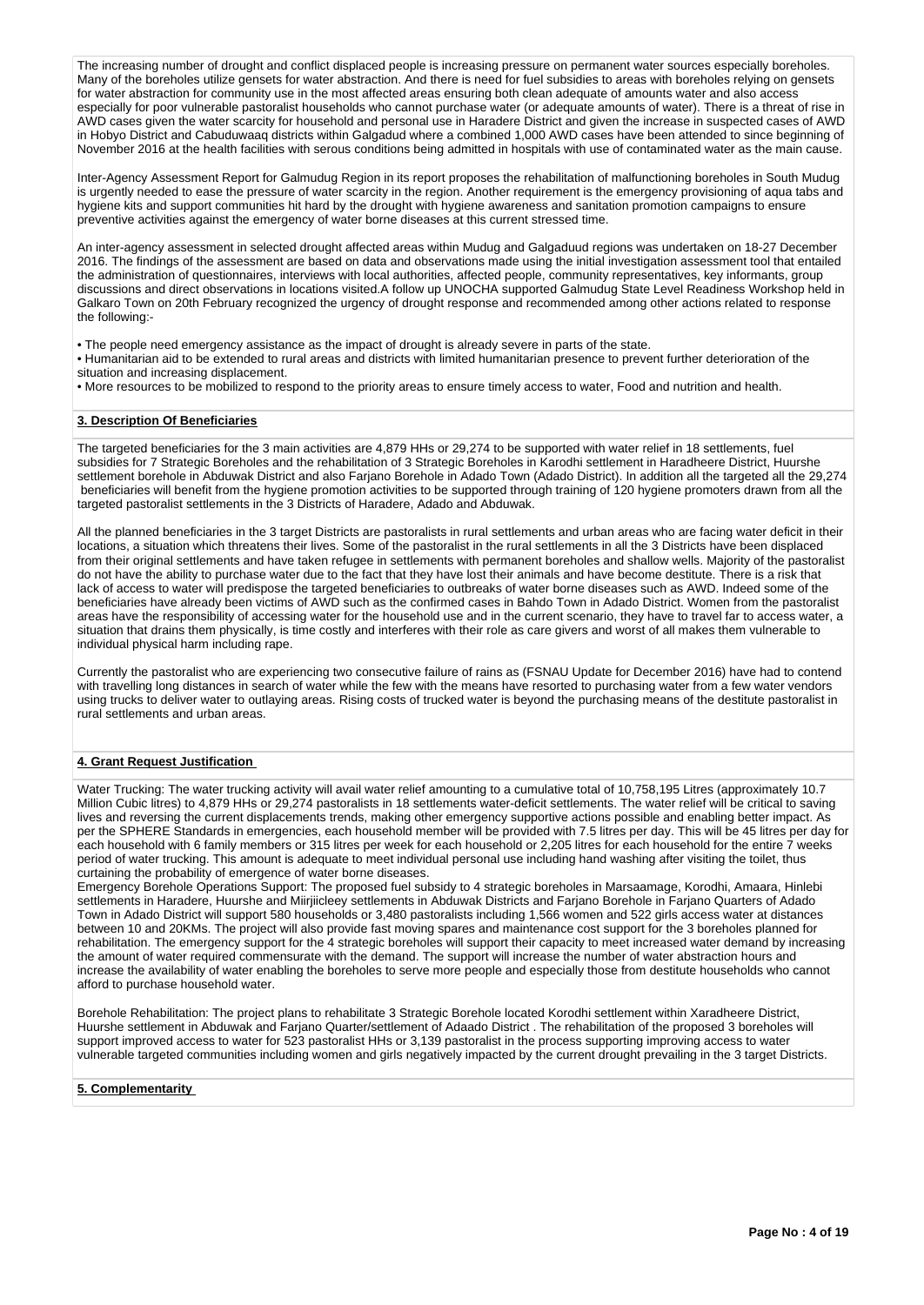CPD is implementing a project aimed at the iimprovement of WASH Services for Education and Health Facilities and Vulnerable Communities in Hobyo and Harardhere districts of Mudug region and El Bur district of Galgudud region. The project to be implemented in 12 months commenced in May and is set for completion in February 2017. The project has targeted 36,190 people (968 school children and 3,000 health facility users) have sustained access to safe water for drinking and washing and 968 school children and 3,000 health facility users have sustained access to improved WASH services and improved hygiene awareness.

CPD is also currently managing the Galgudud WASH Regional Supply Hub (RSH) on behalf of the WASH Cluster, both with UNICEF support. CPD is lead member of the regional WASH cluster in Galmudug and will therefore be in a position to coordinate with other actors in the WASH sector, in order to avoid duplications and prevent overlaps between this project and future activities that might be carried out by other cluster members within the lifetime of the project. UNICEF prepositions wash supplies in order to support organizations in Galmudug provide timely humanitarian response such as the current drought. CPD is well versed with the facilitation of the supplies requests as the supplies hub administrator and will have access to the emergency WASH supplies to ensure effective response.

CPD In partnership with Diakonie is re-developing Seego Borehole yard in Seego settlement of Adado District which has a high yield as it was drilled in an artisian well. The planned redevelopment includes the construction of a 120CUM Masonry Water Tank/Reservoir in Seego Location and installation of a Submersible Pump, Solar Panels, Water Metre and Gate Valve to increase available storage capacity and stop the wastage of water, availing accessible, adequate and sustainable clean water supply for the 8,000 people and livestock needs. The project will also plans to decreased water and food borne diseases among the target population with improved access to quality water. The Borehole is strategic due to its high yield and will serve as a water source of last refuge for many of pastoralist's households from within the surrounding 9 settlements that rely on it and even from pastoralist from other parts of Galgadud.

CPD is implementing a Community-Driven Development project in Hobyo District (and Adado District in Galgadud), which aims to empower local communities in Hobyo Town control the development process, resources and decision making in prioritizing projects with outcomes in provision of basic services, social cohesion and governance. The project funded to the tune of 1 Million USD commenced in July 2016 and is targeted for completion at the end of February 2017. Under the project the local community prioritized the construction of Hobyo Airstrip and the construction of an administration block for the local District Council, both projects have commenced and are set for completion in the indicated date in February.

#### **LOGICAL FRAMEWORK**

#### **Overall project objective**

To provide life saving emergency relief water through water trucking and related water storage structures, fuel subsidies to strategic boreholes and provision of emergency WASH provisions to 29,274 persons facing critical water deficit, with the targeted pastoralist households characterized by poor hygiene practices and knowledge, and classified in Crisis and Emergency (IPC Phases 3 and 4) in Haradere, Adado and Abduwak District of Galmudug State. The intervention will assess the gender requirements in the design of the project activities and their implementation. Gender sensitivity during the intervention will be crucial to meeting the emergency needs of the project. Women, women-headed households and girls will be given priority in accessing the planned water relief in the 11 planned designated water relief trucking locations.

| <b>Water, Sanitation and Hygiene</b>                                                                                                                                      |                                          |                                 |  |  |  |  |  |  |  |  |
|---------------------------------------------------------------------------------------------------------------------------------------------------------------------------|------------------------------------------|---------------------------------|--|--|--|--|--|--|--|--|
| <b>Cluster objectives</b>                                                                                                                                                 | Strategic Response Plan (SRP) objectives | <b>Percentage of activities</b> |  |  |  |  |  |  |  |  |
| Provide access to safe water, sanitation and<br>hygiene for people in emergency                                                                                           | Somalia HRP 2017                         | 60                              |  |  |  |  |  |  |  |  |
| Provide reliable and sustained access to<br>sufficient safe water-based on identified<br>strategic water points and establishment of<br>sustainable management structures | Somalia HRP 2017                         | 40                              |  |  |  |  |  |  |  |  |

**Contribution to Cluster/Sector Objectives :** The proposed emergency WASH project for Haradere, Adado and Abduwak Districts aims to target 4,889 HHs or 29,274 persons facing critical water deficit and classified in crisis and emergency phase. The proposed activities include supporting consisting of 4,889 HHs or 29,274 pastoralist with water relief in 18 settlements including 580 HHs or 3,480 pastoralists to be supported access water through fuel subsidies for 7 Strategic Boreholes and 250 HHs or 1,500 pastoralists in the 3 target Districts to benefit from rehabilitation of 3 Strategic Borehole to improve their access to water. The project will provide Operation and Maintenance training for the 21 members of the 3 rehabilitated Borehole Water Committees (7 members per Borehole). The project will also provide 3-day training for 120 Hygiene promoters community mobilizers on Hygiene promotion, using Hygiene Promotion in Emergency global tools, with at least 40% of trainees being women. This is designed to influence behavioral change and hygiene practice to all 29,274 pastoralist targeted by the different activities to help reduce incidences of AWD and its related desease burden which spikes in drought conditions like the current one being experienced in South Mudug District including Xaradheere and also Galgadud Region Districts of Adado and Abduwak. In addition the project will provide critical emergency WASH provisions sourced from the UNICEF Galgadud Emergency WASH Supplies Hub in Adado Town to help support hygiene promotion.

The activities as elaborated will ensure provision of safe adequate water to 4,889 HHs or 29,274 drought-affected pastoralist in Haradere, Adado and Abduwak Districts through water trucking as a life saving measure. The project will also undertake hygiene promotion for all the 29,274 pastoralist beneficiaries to support behavioral change and reduce incidences of AWD especially among children who are more vulnerable to negative impacts of drought. An additional 580HHs or 3,480 pastoralists will be provided with access to water through support for fuels subsidy for 7 Boreholes. Women and girls from 2,690 households who are most vulnerable to the impacts of drought will be provided with water and emergency hygiene kits as a priority. The hygiene kits will include bathing and washing soaps, Aqua tabs, water collection and storage jerry cans and ORS satche, all which will support the required life saving measures as required during the current emergency intervention.

## **Outcome 1**

Life saving intervention coupled with future resilience realized for 4,889 HHs or 29,274 drought affected pastoralist 18 settlements in Haradere, Adado and Abduwak supported through provision of timely water relief, borehole fuel subsidy lasting 7 weeks and 6 weeks respectively and rehabilitation of 4 Strategic Boreholes.

# **Output 1.1**

#### **Description**

4,889 HHs or 29,274 vulnerable pastoralist in water deficit settlements accessing clean adequate life saving water supply through targeted interventions involving water trucking, fuel subsidy and rehabilitation of 6 strategic boreholes.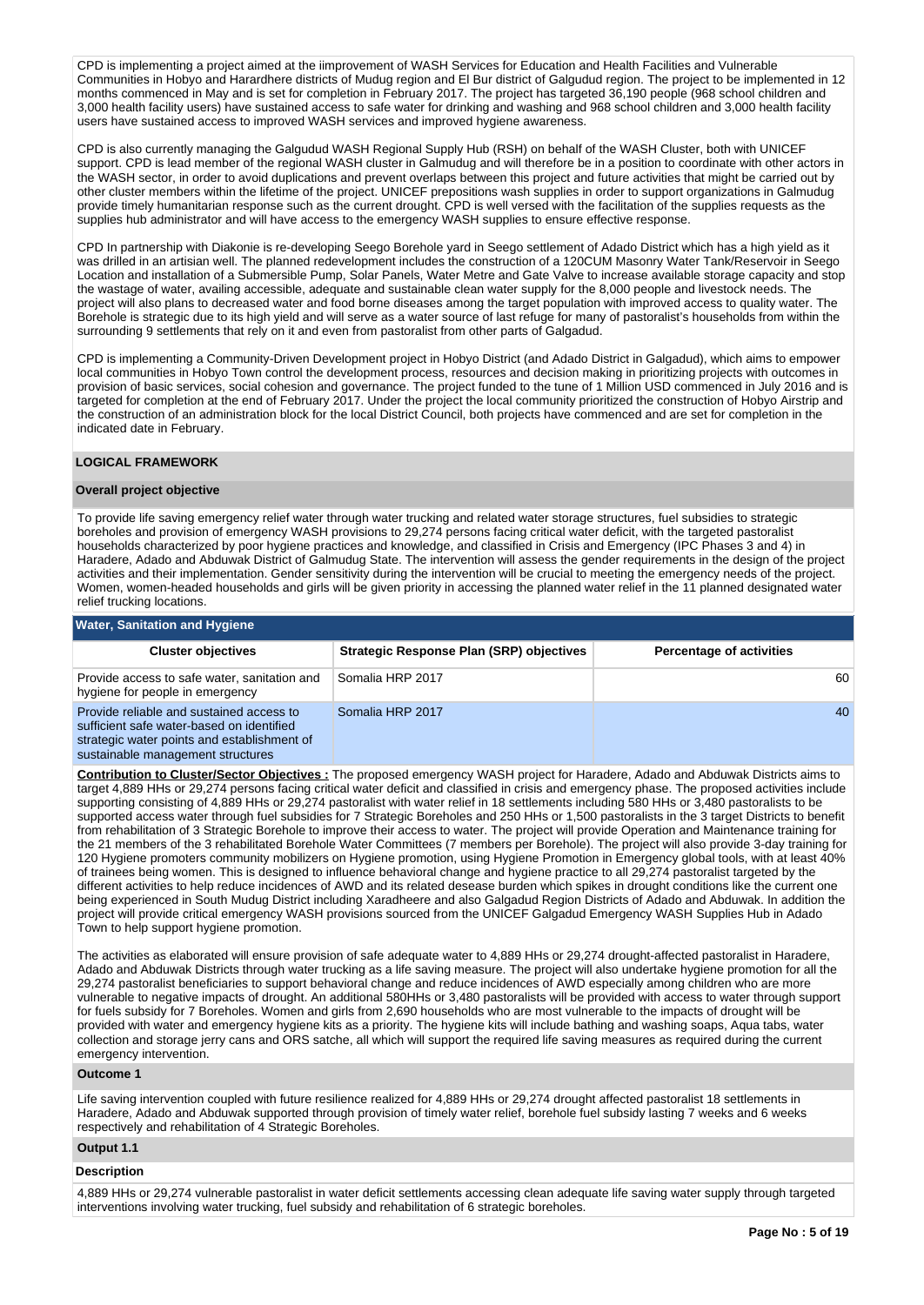#### **Assumptions & Risks**

That the improved security in South Mudug will continues to be good to enable the large scale logistics involved in water trucking.

# **Activities**

# **Activity 1.1.1**

### **Standard Activity : Water trucking/water Vouchers**

Undertake the registration of the planned 4,889 HHs Beneficiaries, undertake in-house training of the Village Relief Committees on the water distribution activity. Women-headed households will be given priority in the beneficiary registration process in all the 18 destination points.

#### **Activity 1.1.2**

#### **Standard Activity : Water trucking/water Vouchers**

Competitively contract the water trucking activity among the local major water vendors and develop a routing and delivery plan for the planned 7 weeks. The project will procure 11 emergency water bladders with a 10CUM capacity in all the designated water trucking points to provide storage required for the water. Undertake the required daily relief chlorinated water delivery of relief water as per the Distribution Plan.

## **Activity 1.1.3**

## **Standard Activity : Operation and Maintenance of WASH Infrastructure**

Competitively procure and supply 9,334 liters of fuel supplies for the required fuel subsidy targeting the 7 boreholes in Haradere, Adado and Abduwak Districts. Priority has been given to the 7 boreholes based on their ability to support women and girls among the many drought affected.

#### **Activity 1.1.4**

### **Standard Activity : Not Selected**

Undertake rehabilitation of 3 Strategic Borehole in Korodhi settlement in Haradere District (south Mudug Region), Farjano settlement in Adado District and Huurshe settlement in Abduwak District (all in Galgadud Region) supporting 3,139 pastoralists. The selection of the boreholes was done based on their ability to cater for the water requirements of the drought displaced populations from indicated 3 Districts.

#### **Activity 1.1.5**

## **Standard Activity : Not Selected**

Undertake training for the 3 Water Management Committee members drawn from the 3 rehabilitated boreholes Boreholes (where at least 5 members will be women with 7 members overall per borehole to be trained) on Borehole Operation & Maintenance for 3 Day. The participation of women as trainees will be crucial for sustainable management of the water supply as women hold the responsibility of sourcing for water for their households. These will include field demonstrations and knowledge on chlorination for 21 technicians and owners from 3 local Boreholes. Most of the owners of the boreholes and hired water technicians who oversee the borehole operations are men. CPD will sensitize the IDP community and the Borehole owners on the need for inclusion of women in the operations and maintenance of the boreholes as they are the ones holding the role of fetching water for their households hence suffer immensely when the boreholes experience breakdown. The training will emphasize on aspects of O&M that ensure on sustainable water supply critical for women users of the water point facilities, ensuring the water collection activity is one that takes cognizance of the safety and security of women and girls who are prone to abuse.

**Activity 1.1.6** 

#### **Standard Activity : Not Selected**

In conjunction with the Village Relief Committees in the planned 18 water relief settlements and 7 strategic Borehole sites, monitor the delivery of water, delivery so subsidy fuel, signing of delivery waybills, relief water distribution and preparation of payments for the water trucking and borehole fuel subsidy and borehole rehabilitation producing the required water for 4,889 HHs or 29,274 supported by the intervention in the 3 target Districts. The amount of water accessed by women and girls will be recorded to gauge access by the two groups responsible for fetching household water.

#### **Indicators**

|                                                                                                                                                                                                                                                                                                                                                              |                                                        |                                                                                                                                                | <b>End cycle beneficiaries</b> |       |       |                   | <b>End</b><br>cycle |
|--------------------------------------------------------------------------------------------------------------------------------------------------------------------------------------------------------------------------------------------------------------------------------------------------------------------------------------------------------------|--------------------------------------------------------|------------------------------------------------------------------------------------------------------------------------------------------------|--------------------------------|-------|-------|-------------------|---------------------|
| Code                                                                                                                                                                                                                                                                                                                                                         | <b>Cluster</b>                                         | <b>Indicator</b>                                                                                                                               | <b>Men</b>                     | Women |       | <b>Boys</b> Girls | <b>Target</b>       |
| Indicator 1.1.1                                                                                                                                                                                                                                                                                                                                              | Water, Sanitation and<br>Hygiene                       | Number of people with temporary access to safe<br>water                                                                                        |                                |       |       |                   | 0                   |
| <b>Means of Verification</b> : Water Trucking Beneficiary Registers for all the planned 23 pastoralist settlements, Water purchase receipts from<br>the boreholes, Signed CPD/Water Trucking Owners Contracts, Water Truckers invoices, Distribution Registers, Water Relief<br>Routing/Logistics Plan, Photos of Water Trucking Activity with GPS and Date. |                                                        |                                                                                                                                                |                                |       |       |                   |                     |
|                                                                                                                                                                                                                                                                                                                                                              | Indicator 1.1.2   Water, Sanitation and<br>Hygiene     | Number of relief water Truck loads contracted                                                                                                  |                                |       |       |                   | 357                 |
|                                                                                                                                                                                                                                                                                                                                                              | <b>Means of Verification:</b> Water Trucking Contracts |                                                                                                                                                |                                |       |       |                   |                     |
|                                                                                                                                                                                                                                                                                                                                                              | Indicator 1.1.3   Water, Sanitation and<br>Hygiene     | Number of litres of fuel subsidy provided to the 6<br>strategic boreholes improving water output                                               |                                |       |       |                   | 9,334               |
|                                                                                                                                                                                                                                                                                                                                                              | installation photos with GPS and dates.                | <b>Means of Verification</b> : Berkad Rehabilitation contracts and Water Bladders procurement activity documents, rehabilitation and site      |                                |       |       |                   |                     |
|                                                                                                                                                                                                                                                                                                                                                              | Indicator 1.1.4   Water, Sanitation and<br>Hygiene     | No of drought affected pastoralist households<br>supported by the rehabilitated strategic borehole<br>in Haradere, Adado and ABduwak Districts |                                |       | 3,139 |                   |                     |
|                                                                                                                                                                                                                                                                                                                                                              |                                                        | <b>Means of Verification</b> : Procurements documents of required rehabilitation inputs, technicians payments,                                 |                                |       |       |                   |                     |
|                                                                                                                                                                                                                                                                                                                                                              | Indicator 1.1.5   Water, Sanitation and<br>Hygiene     | Number of wash committee members who have<br>participated in capacity building activities                                                      |                                |       |       |                   | 21                  |
|                                                                                                                                                                                                                                                                                                                                                              |                                                        | <b>Means of Verification</b> : Number of Borehole Water Committee members trained on operation and management.                                 |                                |       |       |                   |                     |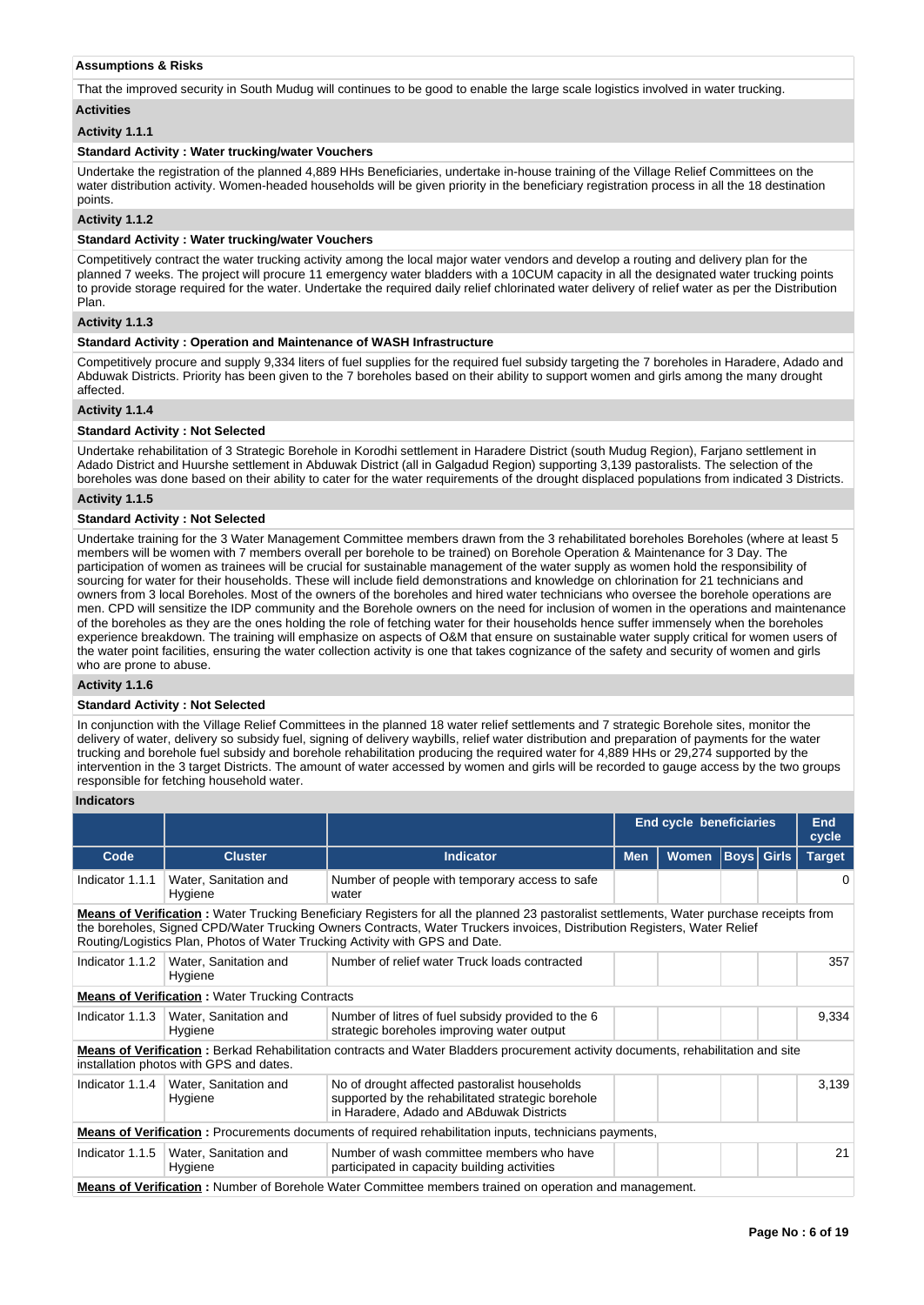| Indicator $1.1.6$ | Water. Sanitation and<br>Hygiene | Number of drought affected pastoralist supported<br>to access water through water trucking, fuel |  |  | 29.274 |
|-------------------|----------------------------------|--------------------------------------------------------------------------------------------------|--|--|--------|
|                   |                                  | subsidy for 7 Strategic Boreholes and                                                            |  |  |        |
|                   |                                  | rehabilitation of 3 strategic borehole.                                                          |  |  |        |

**Means of Verification :** Signed Water Trucking Delivery notes, Beneficiary registers, Fuel Purchase Contact/ Payment Vouchers, Borehole Works Inputs and labour payments.

## **Outcome 2**

Better hygiene leads to reduced incidences of diseases borne, especially among women and children, from poor hygiene during the current drought emergency for targeted 4,889 HHs or 29,274 vulnerable pastoralist in Haradere, Adado and Abduwak Districts.

# **Output 2.1**

**Description**

Train a total of 120 Hygiene Promotion community mobilizers on Hygiene promotion, using Hygiene Promotion in Emergency global tools, with at least 40% of trainees being women. The training will be 3 Days.

## **Assumptions & Risks**

The project anticipates the continued access of the target Districts of Haradere, Adado and Hobyo. Haradere District has had its southern side under the control of the insurgents from where they have been threatening the peace that exists in the northern part of the District and also the neighbouring Adado and Hobyo Districts which fully under the constrol of Galmudug State authorities.

#### **Activities**

#### **Activity 2.1.1**

## **Standard Activity : Community Hygiene promotion**

Train a total of 40 Hygiene Promotion community mobilizers on Hygiene promotion, using Hygiene Promotion in Emergency global tools, with at least 40% of trainees being women. The training will be 3 Days.

## **Activity 2.1.2**

# **Standard Activity : Community Hygiene promotion**

Disseminate hygiene messages focusing on disease control through the 120 trained Hygiene in markets, schools, water points, and health/nutrition centres. The Hygiene Promoters will dessiminate a total of 4 Hygiene Dessimination Sessions per month using IEC materials availabe at the Adado-RSH.

#### **Indicators**

|                 |                                  |                                                                                                                      |            | <b>End cycle beneficiaries</b> |  | End<br>cycle  |
|-----------------|----------------------------------|----------------------------------------------------------------------------------------------------------------------|------------|--------------------------------|--|---------------|
| Code            | <b>Cluster</b>                   | <b>Indicator</b>                                                                                                     | <b>Men</b> | Women   Boys   Girls           |  | <b>Target</b> |
| Indicator 2.1.1 | Water, Sanitation and<br>Hygiene | No. of people trained in hygiene promotion and<br>deployed                                                           |            |                                |  | 120           |
|                 |                                  | <b>Means of Verification:</b> Short Term Training Facilitators Constract, Training Manuals, Workshop Attendance List |            |                                |  |               |
| Indicator 2.1.2 | Water, Sanitation and<br>Hygiene | Number of people who have participated in<br>hygiene promotion activities                                            |            |                                |  | 29.274        |

**Means of Verification :** Hygiene Dessimination Sessions Schedul, IEC materials (availabe at the Adado-RSH), Session Attendance Sheets. **Outcome 3**

Emergency WASH supplies in place and delivered to the planned Populations in Crisis and emergency in Hobyo and Haradere Districts.

#### **Output 3.1**

#### **Description**

Hygiene Promotion enhanced through the provision of Emergency WASH Hygiene kits provided for 2,690 HHS in the 3 target Districts

#### **Assumptions & Risks**

That the UNICEF Emergency WASH Supplies Hub for Galgadud will be able to meet the supplies requirements as requested. There is a risk that the Hub may be overwhelmed by requests as the whole of Galmudug Districts are facing serious drought.

#### **Activities**

#### **Activity 3.1.1**

#### **Standard Activity : Hygiene kit distribution (complete kits of hygiene items)**

Provide Hygiene Kits to 2,690 HHs in Emergency Phase in Xaradheere District. The hygiene kits will include bathing and washing soaps, Aqua tabs, water collection and storage jerry cans and ORS satche. Women-headed households will be prioritized in the issuance of the hygiene kits. Other kits will target women registered in health and nutrition centres within the District. The households beneficiaries will be from among those supported in the 18 locations primarily though consideration will be accorded other settlements as determined by assessed need as the project is rolled off.

## **Activity 3.1.2**

## **Standard Activity : Household water treatment**

Provide aquatabs for household water treatment to for the 2,690 drought displaced households in Haradere District. Majority of the displaced drought victims are women, girls and children and will be prioratized in the issuance of aquatabs for household use. Inhouse training on the use of aquatabs especially targeting women who are the ones traditionally charged with the role of fetching water for their households, shall be undertaken by the CPD WASH Team in all the target settlements.

## **Indicators**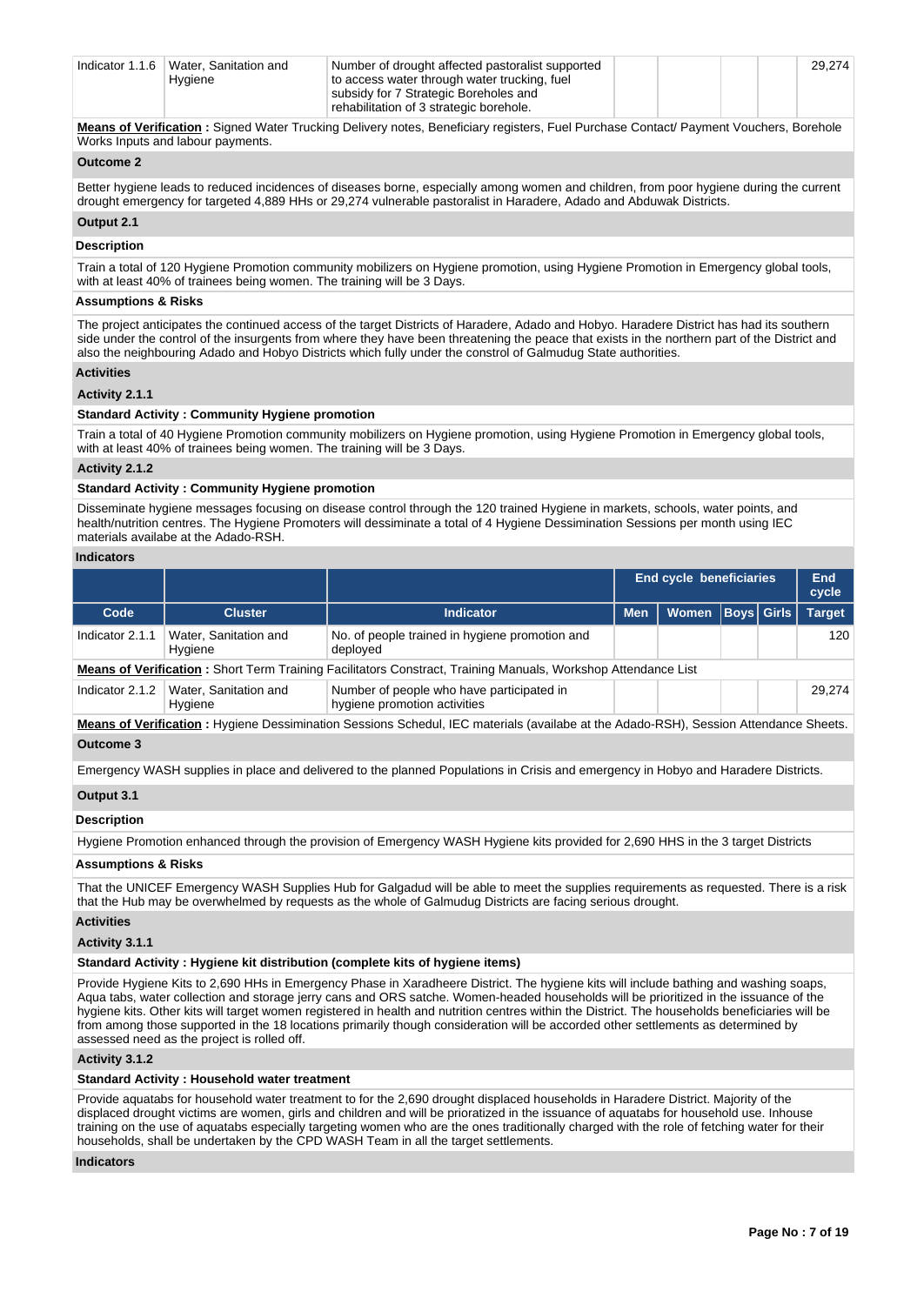|                                                                                                                                                                           |                                                                                          |                                                                                                                                   |            | <b>End cycle beneficiaries</b> |  |                   | End<br>cycle  |  |  |
|---------------------------------------------------------------------------------------------------------------------------------------------------------------------------|------------------------------------------------------------------------------------------|-----------------------------------------------------------------------------------------------------------------------------------|------------|--------------------------------|--|-------------------|---------------|--|--|
| Code                                                                                                                                                                      | <b>Cluster</b>                                                                           | Indicator                                                                                                                         | <b>Men</b> | <b>Women</b>                   |  | <b>Boys</b> Girls | <b>Target</b> |  |  |
| Indicator 3.1.1                                                                                                                                                           | Water, Sanitation and<br>Hygiene                                                         | Number of people who have received hygiene kits                                                                                   |            |                                |  |                   | 2.690         |  |  |
| Means of Verification: Approved WASH Supplies Requests by UNICEF, Transport Waybills, Distribution Plans, Dated Photos with GPS<br>capturing the Distribution activities. |                                                                                          |                                                                                                                                   |            |                                |  |                   |               |  |  |
| Indicator 3.1.2                                                                                                                                                           | Water, Sanitation and<br>Hygiene                                                         | Number of women from women headed<br>households and those registered with Health and<br>Nutrition Centres receiving hygiene kits. |            |                                |  | 2.690             |               |  |  |
|                                                                                                                                                                           | <b>Means of Verification:</b> Approved Distribution Plans, Signed Distribution Registers |                                                                                                                                   |            |                                |  |                   |               |  |  |
| <b>Additional Targets:</b>                                                                                                                                                |                                                                                          |                                                                                                                                   |            |                                |  |                   |               |  |  |

# **M & R**

## **Monitoring & Reporting plan**

The project will utilize real-time and activity-specific monitoring tools to monitor the implementation of the planned emergency WASH activities.

Water Trucking Monitoring: CPD's WASH project Manager will work with the M&E Team and Programming and systems Managers to develop and adapt monitoring tools for application into the monitoring of WASH activities. The water trucking will use beneficiaries water register, water delivery waybills (signed by the Village Relief Committee Chairperson), water purchase contract and payment vouchers and distribution schedule to track the actual water trucking to the beneficiary settlements. The Field Monitors will collect data on quantity of water delivered, number of beneficiaries (households) receiving water, quantities of water delivered per household and frequency of delivery per household.

Weekly delivery reports for all the 18 designated/planned delivery points will be generated and compared with the other monitoring tools such as the signed water trucks dispatch and delivery invoices from respective water source and delivery point respectively. The project will provide GPS coordinates of all designated delivery points in the 3 target Districts as well as actual photos (with dates and GPS Coordinates) on water deliveries at the points. The delivery of hygiene promotion activities will be monitored as per the workplan with the hygiene promoters filing activity reports for their activities as per the hygiene promotion workplan to be developed.

The WASH Project Engineer will also monitor the progress of the rehabilitation works at the strategic borehole sites in Korodhi, Huurshe and Farjano settlement and assure quality of work done by implementing contractors conforms to UNICEF standard designs and technical specifications for WASH infrastructures in Somalia. In addition the WASH team will monitor the deployment of the trained 120 Hygiene Promoters to reach all the targeted settlements in all the target Districts. The monitoring of the hygiene promotion will ensure the Hygiene Promoters disseminate a total of 4 Hygiene Dissemination Sessions per month using IEC materials availabe at the Adado-RSH over the 6 month period.

The project will report on all activities in both real-time basis (to suit the emergency mode of reporting) and also within the required reporting frequencies (reporting protocol) to the donor and the WASH Clusters in Somalia and Nairobi Kenya.

The project will be evaluated as per agreed SHF requirements including by the third party monitoring hired by SHF.

#### **Workplan**

| <b>Activitydescription</b>                                                                                                                                                                                                                                                                                                                                                                                                                                            | Year |  |          |          |              |   | 8 | 9 |  |  |
|-----------------------------------------------------------------------------------------------------------------------------------------------------------------------------------------------------------------------------------------------------------------------------------------------------------------------------------------------------------------------------------------------------------------------------------------------------------------------|------|--|----------|----------|--------------|---|---|---|--|--|
| Activity 1.1.1: Undertake the registration of the planned 4,889 HHs Beneficiaries,<br>undertake in-house training of the Village Relief Committees on the water<br>distribution activity. Women-headed households will be given priority in the<br>beneficiary registration process in all the 18 destination points.                                                                                                                                                 | 2017 |  | X        |          |              |   |   |   |  |  |
| Activity 1.1.2: Competitively contract the water trucking activity among the local<br>major water vendors and develop a routing and delivery plan for the planned 7<br>weeks. The project will procure 11 emergency water bladders with a 10CUM<br>capacity in all the designated water trucking points to provide storage required for<br>the water. Undertake the required daily relief chlorinated water delivery of relief<br>water as per the Distribution Plan. | 2017 |  | x        |          |              |   |   |   |  |  |
| Activity 1.1.3: Competitively procure and supply 9,334 liters of fuel supplies for the<br>required fuel subsidy targeting the 7 boreholes in Haradere, Adado and Abduwak<br>Districts. Priority has been given to the 7 boreholes based on their ability to support<br>women and girls among the many drought affected.                                                                                                                                               | 2017 |  | X        | X        |              |   |   |   |  |  |
| Activity 1.1.4: Undertake rehabilitation of 3 Strategic Borehole in Korodhi<br>settlement in Haradere District (south Mudug Region), Farjano settlement in Adado<br>District and Huurshe settlement in Abduwak District (all in Galgadud Region)<br>supporting 3,139 pastoralists. The selection of the boreholes was done based on<br>their ability to cater for the water requirements of the drought displaced populations<br>from indicated 3 Districts.          | 2017 |  | $\times$ | $\times$ | $\mathsf{x}$ | X |   |   |  |  |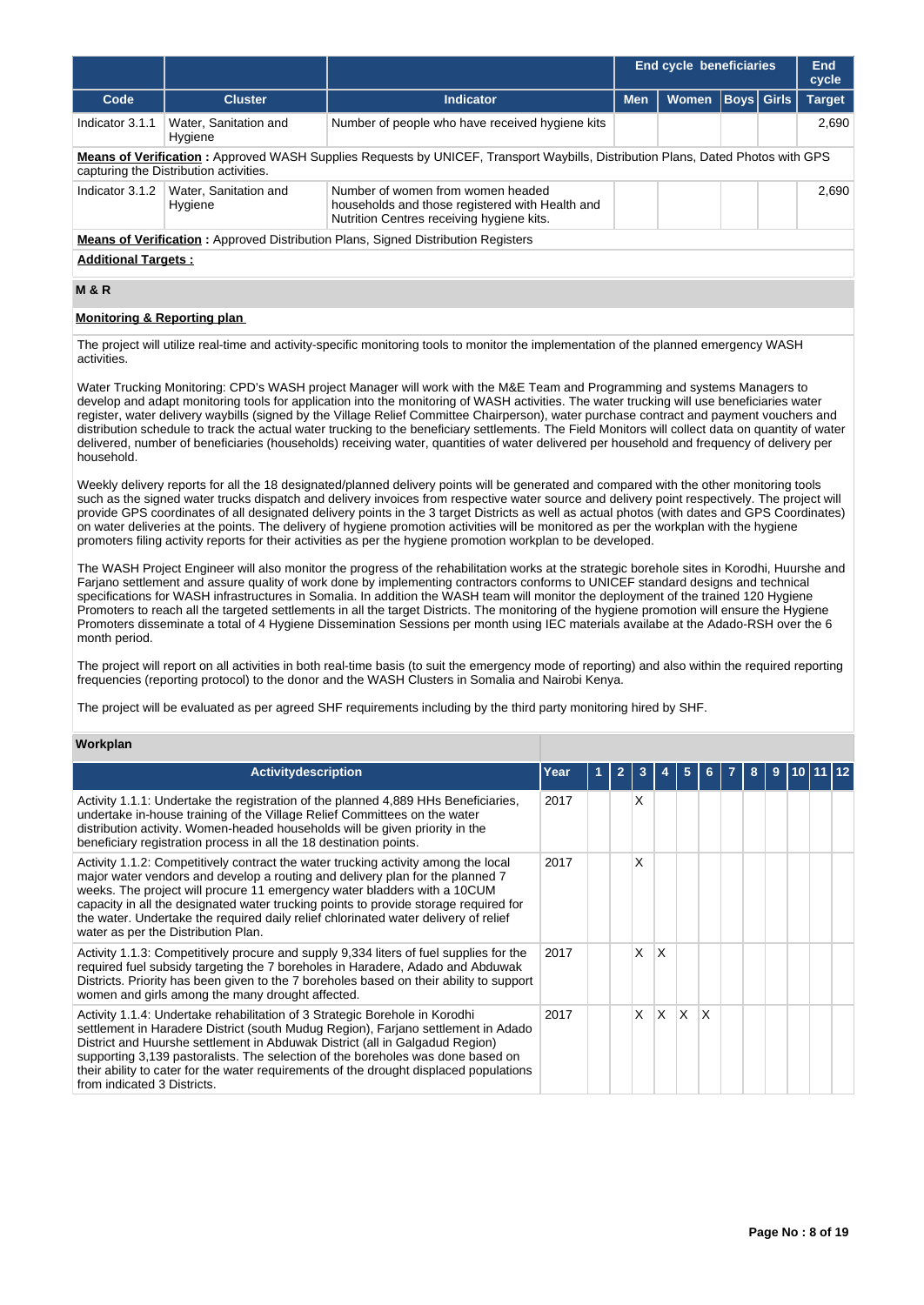| Activity 1.1.5: Undertake training for the 3 Water Management Committee<br>members drawn from the 3 rehabilitated boreholes Boreholes (where at least 5<br>members will be women with 7 members overall per borehole to be trained) on<br>Borehole Operation & Maintenance for 3 Day. The participation of women as<br>trainees will be crucial for sustainable management of the water supply as women<br>hold the responsibility of sourcing for water for their households. These will include<br>field demonstrations and knowledge on chlorination for 21 technicians and owners<br>from 3 local Boreholes. Most of the owners of the boreholes and hired water<br>technicians who oversee the borehole operations are men. CPD will sensitize the<br>IDP community and the Borehole owners on the need for inclusion of women in the<br>operations and maintenance of the boreholes as they are the ones holding the role<br>of fetching water for their households hence suffer immensely when the boreholes<br>experience breakdown. The training will emphasize on aspects of O&M that ensure<br>on sustainable water supply critical for women users of the water point facilities,<br>ensuring the water collection activity is one that takes cognizance of the safety and<br>security of women and girls who are prone to abuse. | 2017 |   |   | X  |   |          |   |  |  |
|-----------------------------------------------------------------------------------------------------------------------------------------------------------------------------------------------------------------------------------------------------------------------------------------------------------------------------------------------------------------------------------------------------------------------------------------------------------------------------------------------------------------------------------------------------------------------------------------------------------------------------------------------------------------------------------------------------------------------------------------------------------------------------------------------------------------------------------------------------------------------------------------------------------------------------------------------------------------------------------------------------------------------------------------------------------------------------------------------------------------------------------------------------------------------------------------------------------------------------------------------------------------------------------------------------------------------------------------------|------|---|---|----|---|----------|---|--|--|
| Activity 1.1.6: In conjunction with the Village Relief Committees in the planned 18<br>water relief settlements and 7 strategic Borehole sites, monitor the delivery of<br>water, delivery so subsidy fuel, signing of delivery waybills, relief water distribution<br>and preparation of payments for the water trucking and borehole fuel subsidy and<br>borehole rehabilitation producing the required water for 4,889 HHs or 29,274<br>supported by the intervention in the 3 target Districts. The amount of water<br>accessed by women and girls will be recorded to gauge access by the two groups<br>responsible for fetching household water.                                                                                                                                                                                                                                                                                                                                                                                                                                                                                                                                                                                                                                                                                        | 2017 | X | X |    |   |          |   |  |  |
| Activity 2.1.1: Train a total of 40 Hygiene Promotion community mobilizers on<br>Hygiene promotion, using Hygiene Promotion in Emergency global tools, with at<br>least 40% of trainees being women. The training will be 3 Days.                                                                                                                                                                                                                                                                                                                                                                                                                                                                                                                                                                                                                                                                                                                                                                                                                                                                                                                                                                                                                                                                                                             | 2017 | X |   |    |   |          |   |  |  |
| Activity 2.1.2: Disseminate hygiene messages focusing on disease control through<br>the 120 trained Hygiene in markets, schools, water points, and health/nutrition<br>centres. The Hygiene Promoters will dessiminate a total of 4 Hygiene<br>Dessimination Sessions per month using IEC materials availabe at the Adado-<br>RSH.                                                                                                                                                                                                                                                                                                                                                                                                                                                                                                                                                                                                                                                                                                                                                                                                                                                                                                                                                                                                            | 2017 | X | X | X  | X | ΙX.      | X |  |  |
| Activity 3.1.1: Provide Hygiene Kits to 2,690 HHs in Emergency Phase in<br>Xaradheere District. The hygiene kits will include bathing and washing soaps, Aqua<br>tabs, water collection and storage jerry cans and ORS satche. Women-headed<br>households will be prioritized in the issuance of the hygiene kits. Other kits will<br>target women registered in health and nutrition centres within the District. The<br>households beneficiaries will be from among those supported in the 18 locations<br>primarily though consideration will be accorded other settlements as determined by<br>assessed need as the project is rolled off.                                                                                                                                                                                                                                                                                                                                                                                                                                                                                                                                                                                                                                                                                                | 2017 | X | X | X  | X | IX.      | X |  |  |
| Activity 3.1.2: Provide aquatabs for household water treatment to for the 2,690<br>drought displaced households in Haradere District. Majority of the displaced<br>drought victims are women, girls and children and will be prioratized in the<br>issuance of aquatabs for household use. Inhouse training on the use of aquatabs<br>especially targeting women who are the ones traditionally charged with the role of<br>fetching water for their households, shall be undertaken by the CPD WASH Team<br>in all the target settlements.                                                                                                                                                                                                                                                                                                                                                                                                                                                                                                                                                                                                                                                                                                                                                                                                   | 2017 | X | X | X. | X | <b>X</b> | X |  |  |
| <b>OTHER INFO</b>                                                                                                                                                                                                                                                                                                                                                                                                                                                                                                                                                                                                                                                                                                                                                                                                                                                                                                                                                                                                                                                                                                                                                                                                                                                                                                                             |      |   |   |    |   |          |   |  |  |

## **Accountability to Affected Populations**

CPD has active information sharing communications department that utilizes digital and field based mass information sharing platforms to address the specific needs of the beneficiaries as appropriate. Information will be shared with the beneficiaries in 3 target Districts of Haradere, Adaado and Hobyo on various awareness and consultation activities to be undertaken before at the commencement of the activities. The full participation of the local Village Relief committees and their role will further enhance accountability to the community and strengthen the feedback process for remedial action(s). The organization will ensure strict adherence to the Do No Harm principles by taking time to understand the local dynamics and plan effectively for the responses suggested. Protection issues pertaining to women who are also the target of the WASH intervention will be focused and mainstreamed within the project, and ultimately shared with the other partners working in the 3 target Districts. The same shall be followed up for verification during the various awareness and consultations to be undertaken with deployment to the field.

## **Implementation Plan**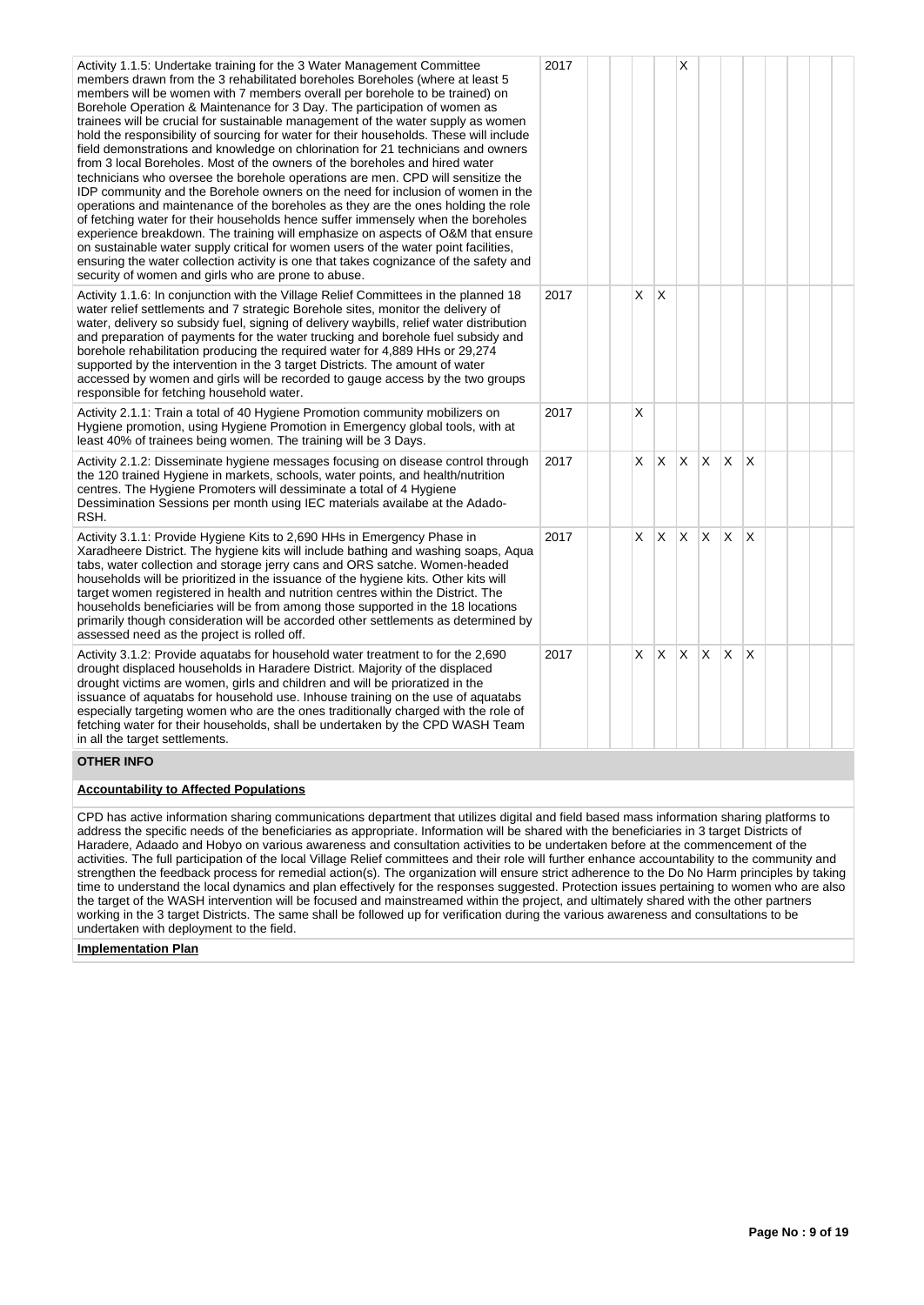Water Trucking-The organization has identified 18 water deficit pastoralist settlements in Haradere District all in South Mudug Region. As per the SPHERE Standards in emergencies, each household member will be provided with 7.5 litres per day. This will be 45 litres per day for each household with 6 family members or 315 litres per week for each household in a rotational basis, based on identified trucking routes with beneficiary Households receiving the water twice a week. All water provided through water trucking will be chlorinated and have a minimum free residual chlorine value of 0.5mg/l at the point of delivery. No trucks used for the transportation of fuel or other hazardous materials should be used for trucking drinking water.

CPD will sign a MOU with the Village Relief Committees and local truck owners to direct the deliveries of the relief water. CPD will procure 11 storage water bladders to be placed in all the 11 designated water relief locations/settlements. An overall relief water delivery schedule will be developed to provide the logistical planning of the deliveries with each respective route being served in alternating days (3 times a week). The quality of the water will be assured by drawing water from the local Boreholes assessed as having the required yield for spare water capacity with the ability to generate the water required in terms of quantity and quality.

CPD in collaboration with District Council in the 3 target Districts has identified accessible and sufficient water supply sources to serve the planned water trucking. The water for the trucking will be sourced from Boreholes with preference to proximity to the targeted beneficiary settlements. Water tanker trucks will be competitively hired and Relief Water Delivery Agreement signed with them for delivering water to specified 18 Delivery locations as guided by the logistical plan.

The organization will work with Village Relief Beneficiary committees where they are in existence and also facilitate their formation in areas where they are absent to monitor the deliveries with designated chairpersons or elders signing the delivery waybills for the water deliveries as dispatched from the water source. The signed delivery notes will be important as confirmation of deliveries and also for payments of the water trucks.

The Village Relief Committees will lead and manage site distributions after deliveries are made. However where there are relief committees already existing, they will be recognized as such and sensitized on the project alongside the established VRCs. The VRC will lead the water distribution system. CPD will supervise and ensure that water reaches the intended beneficiaries with the required Beneficiary registers being maintained.

A cumulative total of 357 truckloads of relief water will be delivered by the end of the project period. The payment of the truck owners will be done after the delivery of water to the allocated designated distribution Points and verification by CPD. CPD assisted by the Village Relief Committees will ensure the smooth running of the project and resolving of any arising disputes.

Fuel Subsidy Support for Boreholes: The project will provide fuel subsidy to identified 7 strategic boreholes in Haradere, Adado and Abduwak Districts identified as currently serving a huge number of displaced pastoralists. The fuel subsidy to be provided will compensate for the increased number of pumping hours at the boreholes.

Strategic Boreholes Rehabilitation: The project will undertake rehabilitation of 3 strategic borehole in Korodhi, Huurshe and Farjano settlements in the 3 Districts with the CPD WASH Engineer supervising the works.

The project will also support hygiene promotion by training a total of 120 Community Hygiene Promotion community mobilizers on Hygiene promotion, using Hygiene Promotion in Emergency global tools, with at least 40% of trainees being women. The training will be 3 Day.

## **Coordination with other Organizations in project area**

| Name of the organization             | Areas/activities of collaboration and rationale                                                                                                                                                                                |
|--------------------------------------|--------------------------------------------------------------------------------------------------------------------------------------------------------------------------------------------------------------------------------|
| Deeh                                 | The organization is implementing some WASH intervention in<br>Haradere. CPD will work within the provided coordination mechanism<br>to target actions and resources where there is no possibility of<br>duplication of effort. |
| CESVI                                | Involved in current WASH related response in the same District as<br>CPD and hence the need for coordination of drought response action<br>(s) in WASH.                                                                        |
| <b>HOPEL</b>                         | Involved in current WASH related actions as reported in the<br>Galmudug Readiness Workshop of 20th February and therefore the<br>need for CPD to liaise with the organization for coordinated<br>approach.                     |
| For the compact Model of The Bootest |                                                                                                                                                                                                                                |

#### **Environment Marker Of The Project**

A+: Neutral Impact on environment with mitigation or enhancement

### **Gender Marker Of The Project**

2a- The project is designed to contribute significantly to gender equality

#### **Justify Chosen Gender Marker Code**

The project will address the shared equal need for water among the IDPs women and men population.

II. The project will consult both male and female members in the targeted settlements in Haradere, Adado and Abduwak Districts, ensuring to take specific concerns as it relates to the different genders and acting on them appropriately in a way that demonstrates gender equity and access to the emergency relief inputs as expended by the project.

III). The organization will facilitate the formation of Village Relief Committees and reactivate them where they are inactive ensuring equal gender representation in especially giving women a voice and place in decision making since women have a critical say as caregivers and providers on matters to do with water and hygiene.

IV) The project shall also ensure the facilities rehabilitated and boreholes supported are gender friendly and especially that they are within easy accessibility for women and provides adequate water for the women.

## **Protection Mainstreaming**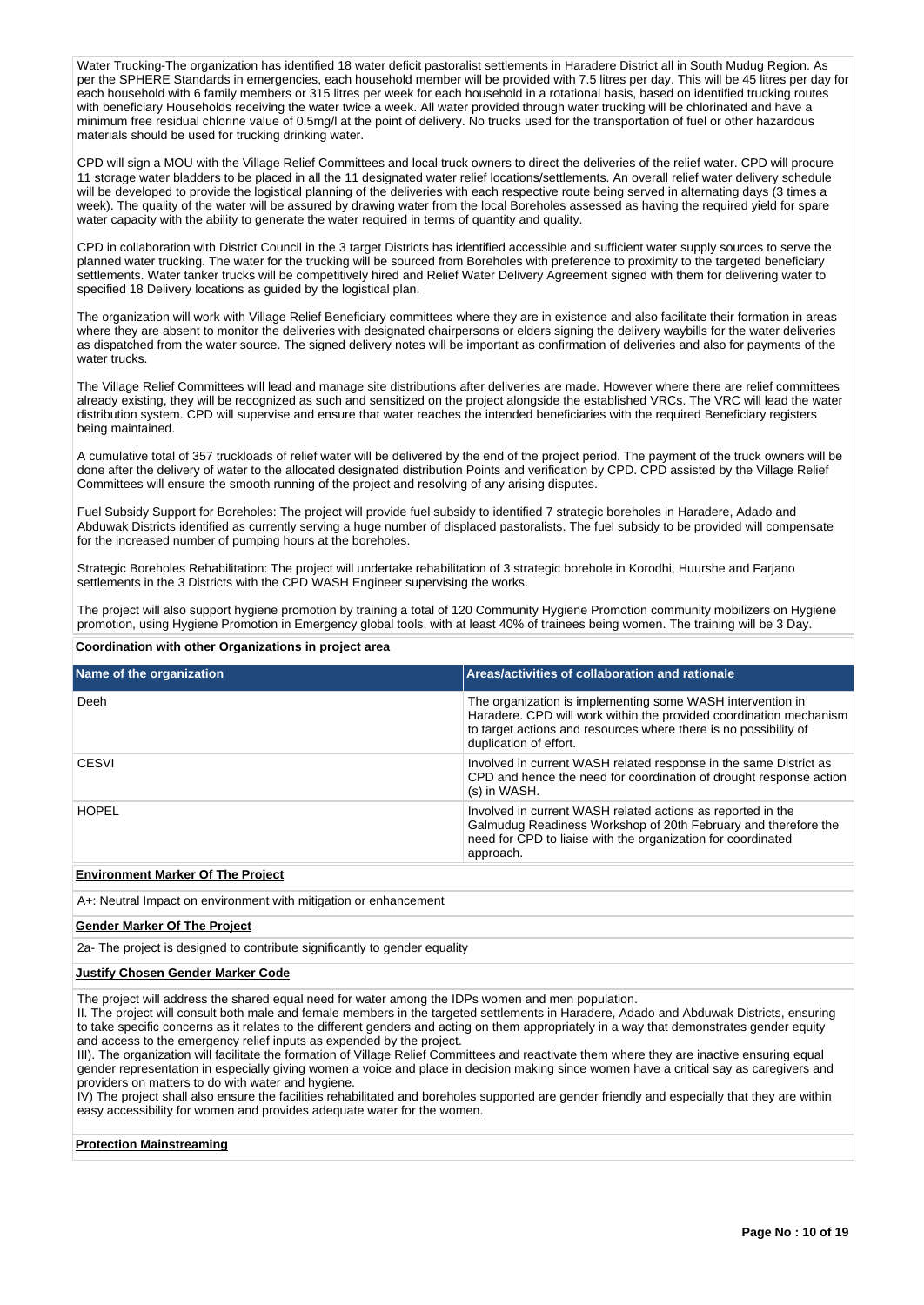CPD will ensure that all the project activities including water relief delivery, the rehabilitation of the boreholes, fuel subsidy support and delivery of emergency hygiene inputs and kits. The Water provision will ensure women are prioritized in the 18 designated relief water delivery locations provided. This is important as the water will strictly be for household use and it is the role of women to fetch household water, thus releieving the women the risk of having to travel long distances in search of water which exposes them to danger including rape in extreme scenarios.

The organization will work with the Village Relief Committee (VRC) and sensitize them on the need to ensure women who are normally vulnerable in stress situations such as the current drought period are taken care of. The VRC committees which are part of the community will be used in the various locations to resolving disputes which may arise and which have a potential to put women and children in harm's way. The Districts Administration in Haradere will be consulted on specific threat (s) and especially as they may impact of the safety of women and children.

#### **Country Specific Information**

#### **Safety and Security**

There has been marked improvement in security in Haradere District following the formation of the Interim Galmudug Administration (IGA) in late 2015. The IGA administration has managed to bring the different clan based militias into a regional army (though not wholly independent of the clans). IGA has also formed inclusive District Councils and also appointed District Commissioners, helping reduce the role of the clan based administrations and their conflicting and competing agendas. Haradere District continues to experience an access challenge as its southern half is under the administration of the insurgents. However security is better in the northern parts of the District where the herders have always resisted the infiltration of the insurgents keen on extorting money as Zakaat. This is the security situation that CPD will have to plan for in advance to ensure the safety and security of the WASH Team and any other mission including the third party monitors hired and deployed to assess the project. CPD has a Security Manager who works independently and also with the local District Administrations in all the project locations to assess the local threats at any given time and provide the necessary alerts required for making a decision over the deployment of staff at any given day.

#### **Access**

CPD already has an active presence in Hobyo and Haradere District where it is implementing two projects, i). a UNICEF funded WASH project that is being implemented in Hobyo and Haradere District and, ii). a Community-Driven Development project being implemented in Adado and Hobyo District with the support of Somalia Stability Fund (SSF), where it is constructing the Adado Referral Hospital, a road within Adaado Town and an airstrip in Hobyo Town and also an administration block for the District Council. The organization has an office in Hobyo District from where it is coordinating the implementation of the Haradere District Emergency WASH Intervention. The organization has the requisite District authorization letters from Galmudug State authorities approving it to work in the region.

### **BUDGET**

| Code | <b>Budget Line Description</b>                                                                                                                                                                                                                                                                                                                                                                                                                                                                                                                                                                                       |   | $D / S$ Quantity | <b>Unit</b><br>cost    | <b>Duration</b><br><b>Recurran</b><br>ce | $\frac{9}{6}$<br>charged<br>to CHF | <b>Total Cost</b> |  |  |
|------|----------------------------------------------------------------------------------------------------------------------------------------------------------------------------------------------------------------------------------------------------------------------------------------------------------------------------------------------------------------------------------------------------------------------------------------------------------------------------------------------------------------------------------------------------------------------------------------------------------------------|---|------------------|------------------------|------------------------------------------|------------------------------------|-------------------|--|--|
|      | <b>Staff and Other Personnel Costs</b>                                                                                                                                                                                                                                                                                                                                                                                                                                                                                                                                                                               |   |                  |                        |                                          |                                    |                   |  |  |
| 1.1  | Project Manager                                                                                                                                                                                                                                                                                                                                                                                                                                                                                                                                                                                                      | D |                  | $1 \mid 2,200$<br>.00. | 6                                        | 100.00                             | 13,200.00         |  |  |
|      | The project manager will provide technical/operational and Administrative functions within the project. She/He will also act as the<br>face of the project to the community, government and basically all stakeholders and will be expected to engage them at different<br>levels during the project period. She/He will also be expected to ensure compliance to donor requirements including reporting,<br>monitoring and managing the team. They will receive a monthly salary of USD 2,200 which includes medical insurance and eid<br>bonus equivalent to a half month salary<br>$\boldsymbol{\mathsf{u}}$      |   |                  |                        |                                          |                                    |                   |  |  |
| 1.2  | Project Officer                                                                                                                                                                                                                                                                                                                                                                                                                                                                                                                                                                                                      | D |                  | 2 1,010<br>.00         | 6                                        | 100.00                             | 12,120.00         |  |  |
|      | The Project Officer will be responsible for visiting project sites and preparing progress reports for review by program manager.<br>He/She is also expected to Develop and monitor adherence of community based implementation plans, ensuring effective<br>household representative in the implementation of the project activities. The Project Officer will also be responsible for the day to<br>day running of the coordination of the project. He/She will earn a salary of USD 1,010 per month which includes medical cover<br>and eid bonus which is equivalent to half a month salary<br>$\pmb{\mathit{H}}$ |   |                  |                        |                                          |                                    |                   |  |  |
| 1.3  | <b>Project Assistant</b>                                                                                                                                                                                                                                                                                                                                                                                                                                                                                                                                                                                             | D |                  | 2 575.0<br>$\Omega$    | 6                                        | 100.00                             | 6,900.00          |  |  |
|      | The Project Assistant will largely work under the project officer. His/Her duties will include collection of data and forwarding the<br>same to the Monitoring and Evaluation team, registration of beneficiaries, liaising with the gate keepers and local authorities to<br>ensure that beneficiary selections are done fairly, collecting all the necessary data and taking on any other duties assigned by the<br>program manager.<br>The project assistant will earn a net salary of USD 575 per month which includes medical cover and eid bonus equivalent to half<br>a month salary<br>$\pmb{\mathit{H}}$    |   |                  |                        |                                          |                                    |                   |  |  |
| 1.4  | <b>Finance Officer</b>                                                                                                                                                                                                                                                                                                                                                                                                                                                                                                                                                                                               | D | $1 \mid$         | 950.0<br>0             | 6                                        | 40.00                              | 2,280.00          |  |  |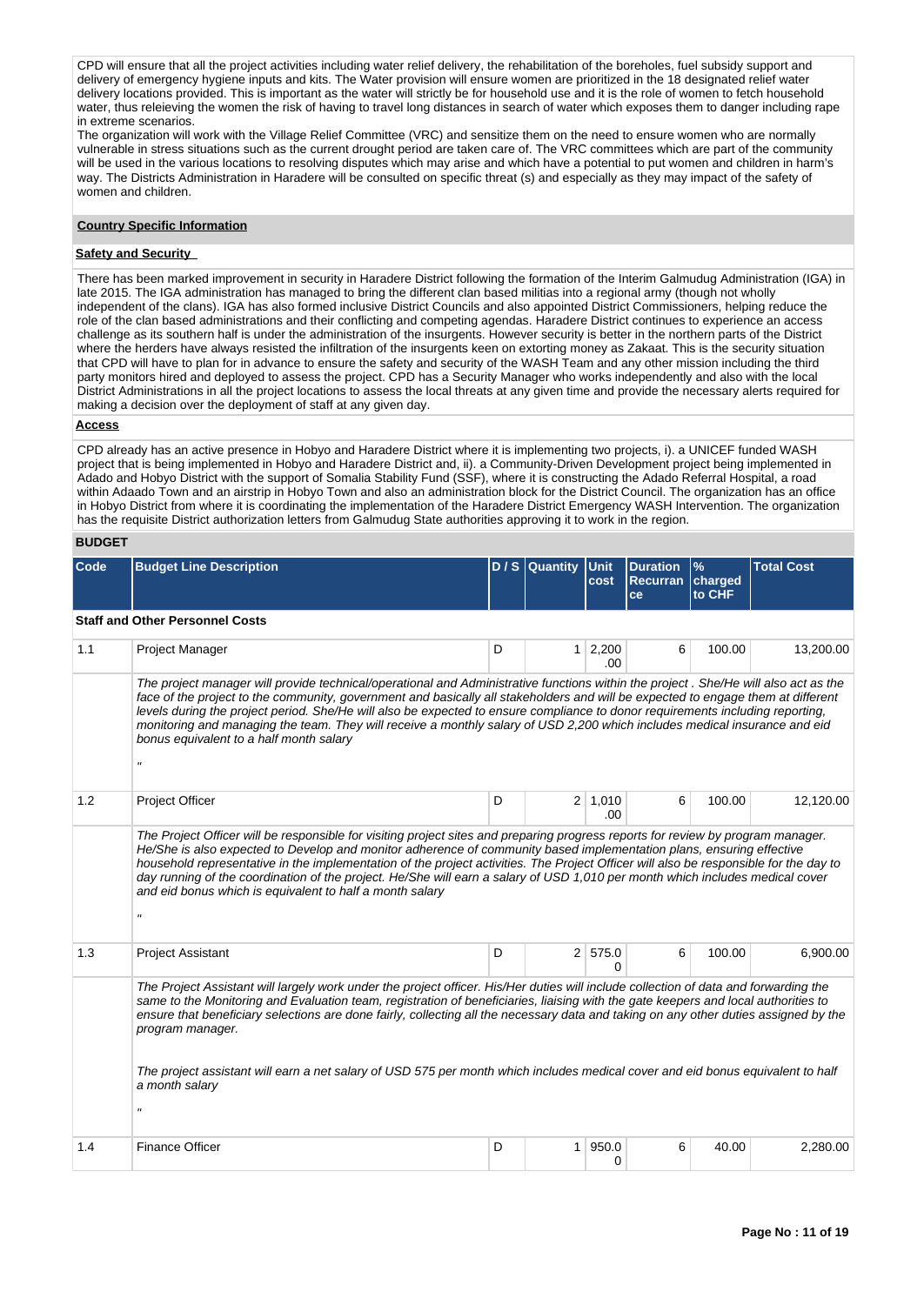|     | The finance officer will be responsible for ensuring compliance to UNOCHA rules, making payments to suppliers, paying staff<br>salaries, paying utilities related to this grant. Since this is a support staff shared among different grants and based on the CPD<br>support cost matrix, this project will contribute 40 % of his/her salary every month                                                                                                                                                                                                                                                                                                                                            |   |                |                        |              |        |            |
|-----|------------------------------------------------------------------------------------------------------------------------------------------------------------------------------------------------------------------------------------------------------------------------------------------------------------------------------------------------------------------------------------------------------------------------------------------------------------------------------------------------------------------------------------------------------------------------------------------------------------------------------------------------------------------------------------------------------|---|----------------|------------------------|--------------|--------|------------|
| 1.5 | Logistics Officer                                                                                                                                                                                                                                                                                                                                                                                                                                                                                                                                                                                                                                                                                    | D |                | 1   950.0<br>0         | 6            | 40.00  | 2,280.00   |
|     | The logistics officer will assist in the procurement of project tools, utilities within the project, vehicle monitoring and<br>documentation and booking of travel tickets. Being a support staff, only 40% of his salary will be charged to this project based on<br>the CPD support cost matrix which calculates percentage contributions for shared costs such as support staff.<br>$^{\prime\prime}$                                                                                                                                                                                                                                                                                             |   |                |                        |              |        |            |
|     |                                                                                                                                                                                                                                                                                                                                                                                                                                                                                                                                                                                                                                                                                                      |   |                |                        |              |        |            |
| 1.6 | Programs Director                                                                                                                                                                                                                                                                                                                                                                                                                                                                                                                                                                                                                                                                                    | D |                | $1 \, 3,000$<br>.00    | 6            | 30.00  | 5,400.00   |
|     | The Programs Director will provide overall leadership to the project and the emergency response in general. He will cordinate<br>with donors, other NGO's, gorvenment in an effort to ensure that projects are implemented in a complementary manner. In<br>addition, he will keep the donor informed of the situation on the project sites . 30% of his salary will be charged to this grant since<br>its a shared resource.                                                                                                                                                                                                                                                                        |   |                |                        |              |        |            |
| 1.7 | <b>Security Guards</b>                                                                                                                                                                                                                                                                                                                                                                                                                                                                                                                                                                                                                                                                               | D |                | 4 250.0<br>0           | 6            | 100.00 | 6,000.00   |
|     | CPD will hire 4 security guards to be accompanying the project manager, project assistants and officers during their field visits<br>due to the security situation in the district. They will accompany the project team during the inception phase of the grant for<br>meetings with the community, during implementation to ensure that all the households being targetted are receiving the water, to<br>monitor the rehabilitation and towards the end of the project. We estimate that the project team will be making an average of 4<br>trips per month for the entire 6 months. For each trip the security guards will be paid a lumpsim fee of USD 250 to be divided<br>among the 4.<br>The |   |                |                        |              |        |            |
| 1.8 | Monitoring and Evaluation Officer                                                                                                                                                                                                                                                                                                                                                                                                                                                                                                                                                                                                                                                                    | D | 1 <sup>1</sup> | 950.0<br>$\Omega$      | 6            | 40.00  | 2,280.00   |
|     | The Monitoring and Evaluation officer will be responsible for collection of data and inputting the same in the database for analysis<br>and reporting. Since this is a shared cost, only 40% of his salary and benefits will be charged to this grant since this is an ongoing<br>process during the life of the grant.                                                                                                                                                                                                                                                                                                                                                                              |   |                |                        |              |        |            |
|     | <b>Section Total</b>                                                                                                                                                                                                                                                                                                                                                                                                                                                                                                                                                                                                                                                                                 |   |                |                        |              |        | 50,460.00  |
|     | <b>Supplies, Commodities, Materials</b>                                                                                                                                                                                                                                                                                                                                                                                                                                                                                                                                                                                                                                                              |   |                |                        |              |        |            |
| 2.1 | Provision of Water Trucking to 18 settlements in<br>Harardheere, Adado and Abduwag Districts                                                                                                                                                                                                                                                                                                                                                                                                                                                                                                                                                                                                         | D |                | 1 149,7<br>96.40       | 1            | 100.00 | 149,796.40 |
|     | CPD will provide a 10,758,195 litres of water to 11 selected settlements with a targeted population of 29,274 people (19,440 in<br>Harardheere district and 9,834 in Adado and Abduwaq Districts) The water will be provided to a total of 49 days in 8,000 litre<br>trucks. The price per truck is different for each village due to distance from water sources . In the attached BOQ the settlements,<br>the quantity per settlement, litres are listed. The quantities have been arrived at using the sphere standard of 7.5 litres per<br>person per day during an emergency. The unit of measure which is the drum consists of 200 litres.                                                     |   |                |                        |              |        |            |
| 2.2 | Provision of Fuel Subsidies to 4 strategic boreholes in<br><b>Harardheere Districtss</b>                                                                                                                                                                                                                                                                                                                                                                                                                                                                                                                                                                                                             | D | 1334           | 0.90                   | 35           | 100.00 | 42,021.00  |
|     | CPD will provide fuel subsidies to 4 boreholes at an average cost of USD 0.9 per litre for a total of 1,334 litres per day for 35<br>days. A further breakdown of this computation and more details are attached                                                                                                                                                                                                                                                                                                                                                                                                                                                                                     |   |                |                        |              |        |            |
| 2.3 | Procurement of 11 Bladders of 10m3 capaticy in settlements in D<br><b>Harardheere Districts</b>                                                                                                                                                                                                                                                                                                                                                                                                                                                                                                                                                                                                      |   |                | $11 \mid 2,400$<br>.00 | $\mathbf{1}$ | 100.00 | 26,400.00  |
|     | CPD will purchase 11 bladders which are collapsible in nature for the water storage received from the water truckers. Each<br>bladder is estimated to cost USD 2,400.00 Including Transport to the settlements                                                                                                                                                                                                                                                                                                                                                                                                                                                                                       |   |                |                        |              |        |            |
| 2.4 | Rehabilitation of Korodhi, Huurshe, Farjano Boreholes in<br>Harardheere, Adado and Abduwag Districts                                                                                                                                                                                                                                                                                                                                                                                                                                                                                                                                                                                                 | D | 1 <sup>1</sup> | 93,96<br>4.00          | $\mathbf{1}$ | 100.00 | 93,964.00  |
|     | CPD will rehabilitate 3 Boreholes at a cost of USD 93,964. The breakdown is provided in the BOQ section.                                                                                                                                                                                                                                                                                                                                                                                                                                                                                                                                                                                             |   |                |                        |              |        |            |
| 2.5 | Hygiene Promotion Training in Harardheere, Adado and<br>Abduwaq Districts for 120 participants                                                                                                                                                                                                                                                                                                                                                                                                                                                                                                                                                                                                       | D |                | $1 \ 9,274$<br>.00     | 1            | 100.00 | 9,274.00   |
|     | CPD will Train a total of 120(Each borehole will have 40 people trained) Hygiene Promotion community mobilizers on Hygiene<br>promotion, using Hygiene Promotion in Emergency global tools, with at least 40% of trainees being women. The training will be 3<br>Days.                                                                                                                                                                                                                                                                                                                                                                                                                               |   |                |                        |              |        |            |
| 2.6 | Operation and Maintenance Training For Water Management<br>Committees                                                                                                                                                                                                                                                                                                                                                                                                                                                                                                                                                                                                                                | D |                | $1 \mid 2,613$<br>.00  | 1            | 100.00 | 2,613.00   |
|     | CPD will Train 21(7 each from the 3 boreholes) Water Management Committee members drawn from 4 Boreholes (where at least<br>5 will be women) on Borehole Operation & Maintenance for 3 Days                                                                                                                                                                                                                                                                                                                                                                                                                                                                                                          |   |                |                        |              |        |            |
| 2.7 | Provision of Fuel and spare parts for 3 boreholes in Adado and D<br><b>Abduwaq Districts</b>                                                                                                                                                                                                                                                                                                                                                                                                                                                                                                                                                                                                         |   |                | $1 \ 20,57$<br>5.50    | 1            | 100.00 | 20,575.50  |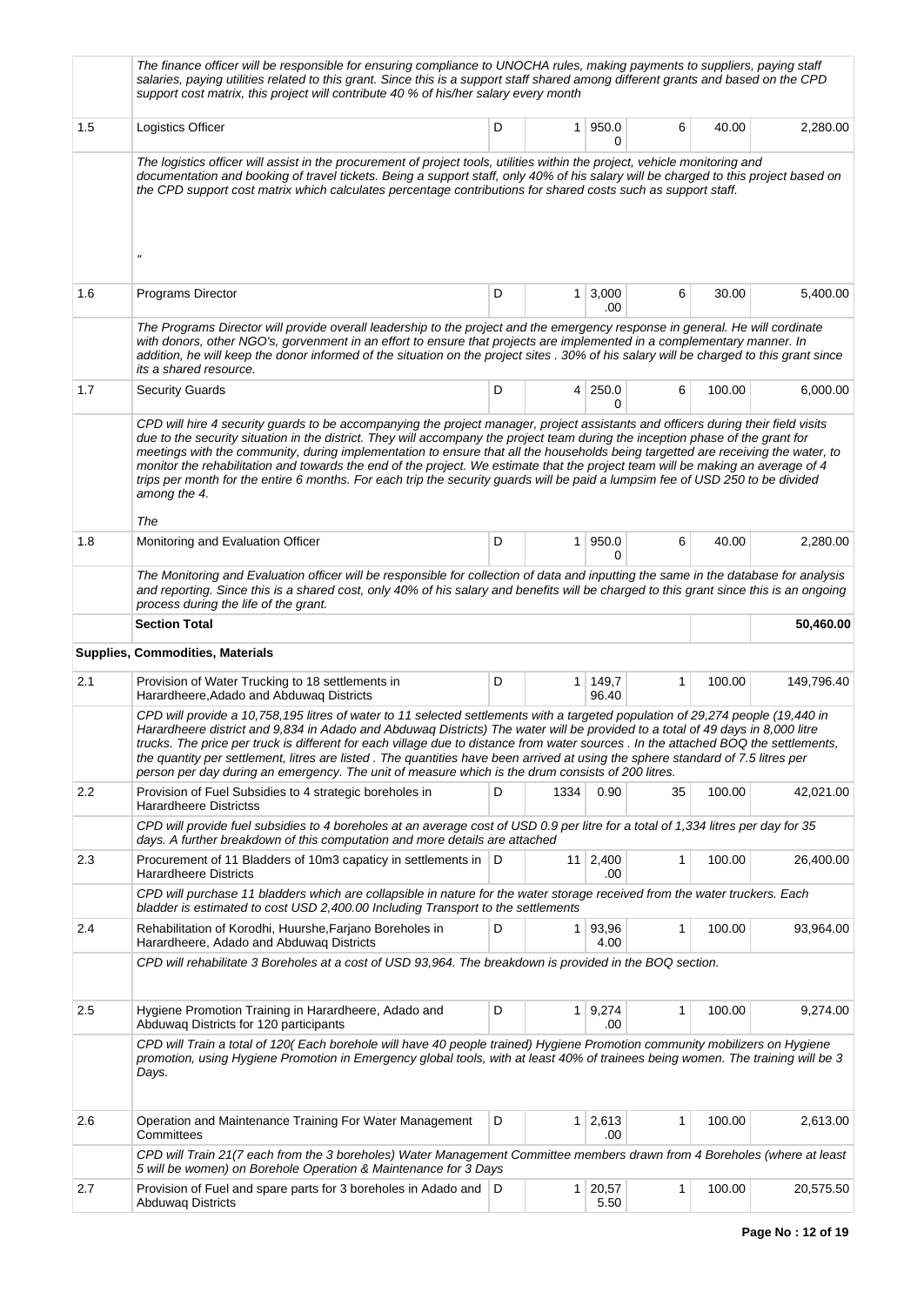|                   | CPD will provide fuel to borehole as subsidies to 5 weeks to increase the borehole running time and also support the 3 boreholes<br>with spare parts. A breakdown is provided in the BOQ section                                                                                                                                                                                                                                                                                                                                                                                                                                                                                                                                                                            |            |              |                       |   |        |            |  |  |  |
|-------------------|-----------------------------------------------------------------------------------------------------------------------------------------------------------------------------------------------------------------------------------------------------------------------------------------------------------------------------------------------------------------------------------------------------------------------------------------------------------------------------------------------------------------------------------------------------------------------------------------------------------------------------------------------------------------------------------------------------------------------------------------------------------------------------|------------|--------------|-----------------------|---|--------|------------|--|--|--|
|                   | <b>Section Total</b>                                                                                                                                                                                                                                                                                                                                                                                                                                                                                                                                                                                                                                                                                                                                                        |            |              |                       |   |        | 344,643.90 |  |  |  |
| Travel            |                                                                                                                                                                                                                                                                                                                                                                                                                                                                                                                                                                                                                                                                                                                                                                             |            |              |                       |   |        |            |  |  |  |
| 5.1               | Air Travel-(Mogadishu to Adado)                                                                                                                                                                                                                                                                                                                                                                                                                                                                                                                                                                                                                                                                                                                                             | D          | 1            | 150.0<br>$\Omega$     | 3 | 100.00 | 450.00     |  |  |  |
|                   | The project manager will travel to Mogadishu once during the project duration for the quarterly staff meeting where he is<br>expected to give updates of the projects. The executive director will make a trip to the field and project sites at least once during<br>the project period. The trip from Mogadishu to Adado costs USD 150 for one person 1 way hence the USD 450 proposed here will<br>cater for both of these staff.                                                                                                                                                                                                                                                                                                                                        |            |              |                       |   |        |            |  |  |  |
| 5.2               | Vehicle Rental Including Fuel and Driver                                                                                                                                                                                                                                                                                                                                                                                                                                                                                                                                                                                                                                                                                                                                    | D          |              | $1 \mid 1,800$<br>.00 | 6 | 100.00 | 10,800.00  |  |  |  |
|                   | CPD will contract a vehicle for project monitoring, field visits and general project implementation at a cost of USD 1,800.00 per<br>month                                                                                                                                                                                                                                                                                                                                                                                                                                                                                                                                                                                                                                  |            |              |                       |   |        |            |  |  |  |
|                   | <b>Section Total</b>                                                                                                                                                                                                                                                                                                                                                                                                                                                                                                                                                                                                                                                                                                                                                        |            |              |                       |   |        | 11,250.00  |  |  |  |
|                   | <b>General Operating and Other Direct Costs</b>                                                                                                                                                                                                                                                                                                                                                                                                                                                                                                                                                                                                                                                                                                                             |            |              |                       |   |        |            |  |  |  |
| 7.1               | Adado Office Rent                                                                                                                                                                                                                                                                                                                                                                                                                                                                                                                                                                                                                                                                                                                                                           | D          | $\mathbf{1}$ | 3,000<br>.00          | 6 | 40.00  | 7,200.00   |  |  |  |
|                   | will also write reports in the office and other required information to the donor. In addition, the support team(finance, logistics) will<br>also be working from the Mogadishu office. The cost per month is USD 3,000.00 and based on the CPD support cost matrix, this<br>project will contribute 40% of this cost per month towards the office rent cost since its a shared office with other projects.<br>$^{\prime\prime\prime\prime}$<br>$^{\prime}$                                                                                                                                                                                                                                                                                                                 |            |              |                       |   |        |            |  |  |  |
| 7.2               | Adado Office Utilities                                                                                                                                                                                                                                                                                                                                                                                                                                                                                                                                                                                                                                                                                                                                                      | D          | $\mathbf{1}$ | 460.0<br>0            | 6 | 35.00  | 966.00     |  |  |  |
|                   | CPD incurs a bill of USD 260 and USD 200 per month for electricity and water respectively for the Adado office. A portion of this<br>(35%) will be charged to this grant which has has been arrived at through the support cost allocation matrix that apportions<br>support costs to different donors.                                                                                                                                                                                                                                                                                                                                                                                                                                                                     |            |              |                       |   |        |            |  |  |  |
| 7.3               | <b>Communication Expenses</b>                                                                                                                                                                                                                                                                                                                                                                                                                                                                                                                                                                                                                                                                                                                                               | D          | 1            | 1,000<br>.00          | 6 | 50.00  | 3,000.00   |  |  |  |
|                   | CPD incurs a cost of USD 1000.00 per month to cater for internet costs and telephone costs in Adado office from where this<br>project will be implemented. Since they are shared costs, CPD will charge 50% of this amount to this grant and the other<br>percentage will be charged to other donors according to the support costs allocation matrix.<br>Project staff will incur telephone costs to call beneficiaries, for monitoring and evaluation team to contact the beneficiaries during<br>the project implementation and towards the end of the project. The telephones will be allocated to the Project Manager, Officer<br>and the monitoring and evaluation officer.<br>The internet cost will be used by the team to research, communicate and for reporting. |            |              |                       |   |        |            |  |  |  |
| 7.4               | <b>Bank Charges</b>                                                                                                                                                                                                                                                                                                                                                                                                                                                                                                                                                                                                                                                                                                                                                         | D          |              | 1 172.3<br>2          | 1 | 100.00 | 172.32     |  |  |  |
|                   | CPD will incur bank charges equivalent to about 0.05% of all the payments to suppliers under the program budget of USD<br>344,643.90 which is the total of budget chapter 2 supplies, commodities and materials                                                                                                                                                                                                                                                                                                                                                                                                                                                                                                                                                             |            |              |                       |   |        |            |  |  |  |
|                   | <b>Section Total</b>                                                                                                                                                                                                                                                                                                                                                                                                                                                                                                                                                                                                                                                                                                                                                        |            |              |                       |   |        | 11,338.32  |  |  |  |
| <b>SubTotal</b>   |                                                                                                                                                                                                                                                                                                                                                                                                                                                                                                                                                                                                                                                                                                                                                                             |            | 1,369.00     |                       |   |        | 417,692.22 |  |  |  |
| Direct            |                                                                                                                                                                                                                                                                                                                                                                                                                                                                                                                                                                                                                                                                                                                                                                             | 417,692.22 |              |                       |   |        |            |  |  |  |
| Support           |                                                                                                                                                                                                                                                                                                                                                                                                                                                                                                                                                                                                                                                                                                                                                                             |            |              |                       |   |        |            |  |  |  |
| <b>PSC Cost</b>   |                                                                                                                                                                                                                                                                                                                                                                                                                                                                                                                                                                                                                                                                                                                                                                             |            |              |                       |   |        |            |  |  |  |
|                   | <b>PSC Cost Percent</b>                                                                                                                                                                                                                                                                                                                                                                                                                                                                                                                                                                                                                                                                                                                                                     |            |              |                       |   |        | 7.00       |  |  |  |
| <b>PSC Amount</b> |                                                                                                                                                                                                                                                                                                                                                                                                                                                                                                                                                                                                                                                                                                                                                                             |            |              |                       |   |        | 29,238.46  |  |  |  |
| <b>Total Cost</b> |                                                                                                                                                                                                                                                                                                                                                                                                                                                                                                                                                                                                                                                                                                                                                                             |            |              |                       |   |        | 446,930.68 |  |  |  |
|                   | <b>Project Locations</b>                                                                                                                                                                                                                                                                                                                                                                                                                                                                                                                                                                                                                                                                                                                                                    |            |              |                       |   |        |            |  |  |  |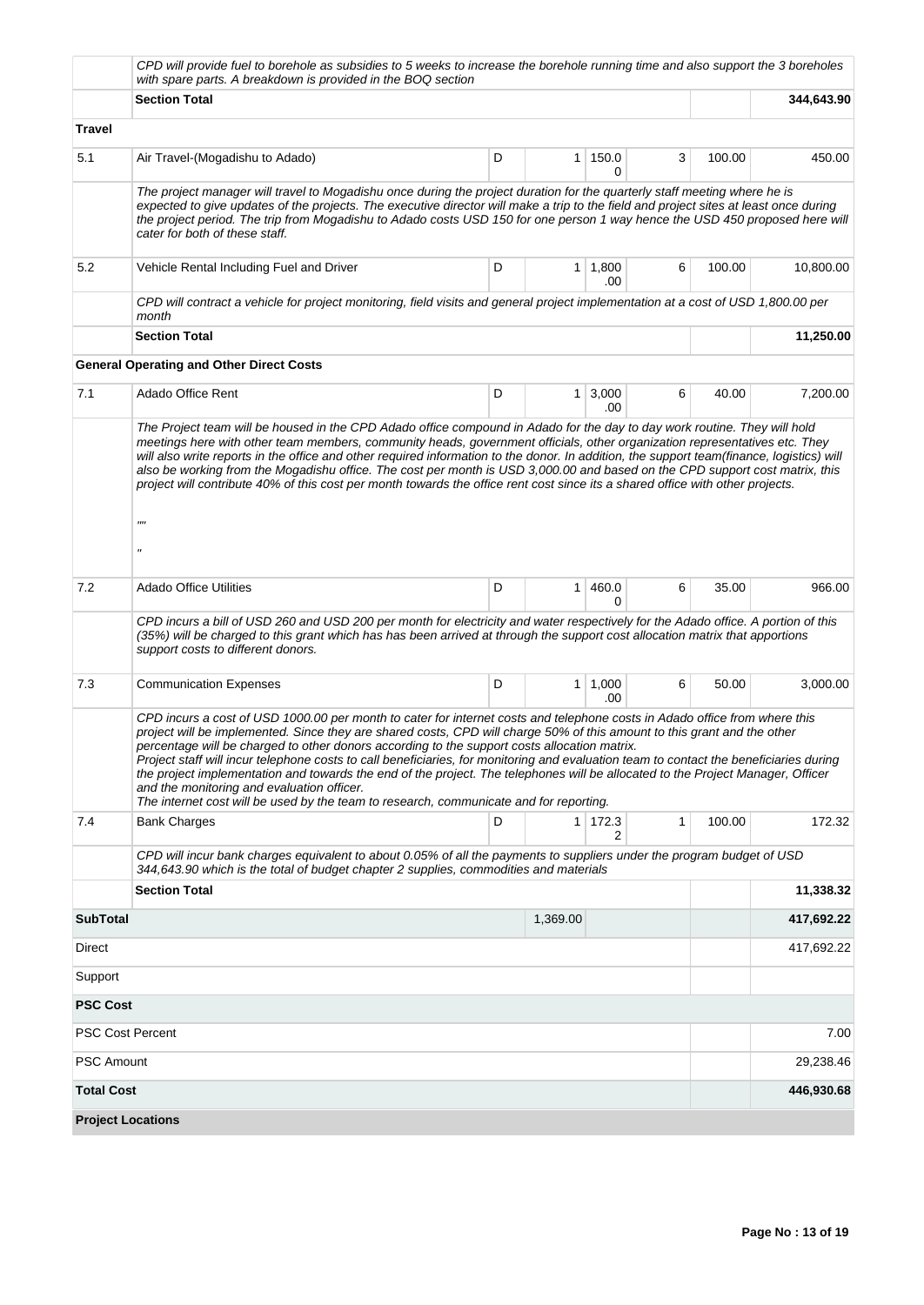| <b>Location</b>        | <b>Estimated</b><br>percentage<br>of budget<br>for each<br><b>location</b> | <b>Estimated number of beneficiaries</b><br>for each location |       |             |       |              | <b>Activity Name</b>                                                                                                                                                                                                                                                                                                                                                                                                                                                                                                                                                                                                                                                                                                                                                                                                                                                                                                                                                                                                                                                                                                                                                                                                                                                                                                                                                                                                                                                                                                                                                                                                                                                                                                                                                                                                                                                                                                                                                                                                                                                                                                                                                                                                                                                                                                                                                                                                                                                                                                                                                                                                                                                                                                                                                                                                                                                                                                                                                                                                                                                                                                                                                                                                                                                                                                                                                                                                                                                                                                                                                                                                                                              |
|------------------------|----------------------------------------------------------------------------|---------------------------------------------------------------|-------|-------------|-------|--------------|-------------------------------------------------------------------------------------------------------------------------------------------------------------------------------------------------------------------------------------------------------------------------------------------------------------------------------------------------------------------------------------------------------------------------------------------------------------------------------------------------------------------------------------------------------------------------------------------------------------------------------------------------------------------------------------------------------------------------------------------------------------------------------------------------------------------------------------------------------------------------------------------------------------------------------------------------------------------------------------------------------------------------------------------------------------------------------------------------------------------------------------------------------------------------------------------------------------------------------------------------------------------------------------------------------------------------------------------------------------------------------------------------------------------------------------------------------------------------------------------------------------------------------------------------------------------------------------------------------------------------------------------------------------------------------------------------------------------------------------------------------------------------------------------------------------------------------------------------------------------------------------------------------------------------------------------------------------------------------------------------------------------------------------------------------------------------------------------------------------------------------------------------------------------------------------------------------------------------------------------------------------------------------------------------------------------------------------------------------------------------------------------------------------------------------------------------------------------------------------------------------------------------------------------------------------------------------------------------------------------------------------------------------------------------------------------------------------------------------------------------------------------------------------------------------------------------------------------------------------------------------------------------------------------------------------------------------------------------------------------------------------------------------------------------------------------------------------------------------------------------------------------------------------------------------------------------------------------------------------------------------------------------------------------------------------------------------------------------------------------------------------------------------------------------------------------------------------------------------------------------------------------------------------------------------------------------------------------------------------------------------------------------------------------|
|                        |                                                                            | Men                                                           | Women | <b>Boys</b> | Girls | <b>Total</b> |                                                                                                                                                                                                                                                                                                                                                                                                                                                                                                                                                                                                                                                                                                                                                                                                                                                                                                                                                                                                                                                                                                                                                                                                                                                                                                                                                                                                                                                                                                                                                                                                                                                                                                                                                                                                                                                                                                                                                                                                                                                                                                                                                                                                                                                                                                                                                                                                                                                                                                                                                                                                                                                                                                                                                                                                                                                                                                                                                                                                                                                                                                                                                                                                                                                                                                                                                                                                                                                                                                                                                                                                                                                                   |
| Galgaduud -> Cabudwaaq |                                                                            | 28 1,193                                                      | 1,691 | 398         | 597   |              | 3,879 Activity 1.1.1 : Undertake the registration of the<br>planned 4,889 HHs Beneficiaries, undertake in-<br>house training of the Village Relief Committees<br>on the water distribution activity. Women-headed<br>households will be given priority in the<br>beneficiary registration process in all the 18<br>destination points.<br>Activity 1.1.2 : Competitively contract the water<br>trucking activity among the local major water<br>vendors and develop a routing and delivery plan<br>for the planned 7 weeks. The project will procure<br>11 emergency water bladders with a 10CUM<br>capacity in all the designated water trucking<br>points to provide storage required for the water.<br>Undertake the required daily relief chlorinated<br>water delivery of relief water as per the<br>Distribution Plan.<br>Activity 1.1.3 : Competitively procure and supply<br>9,334 liters of fuel supplies for the required fuel<br>subsidy targeting the 7 boreholes in Haradere,<br>Adado and Abduwak Districts. Priority has been<br>given to the 7 boreholes based on their ability to<br>support women and girls among the many<br>drought affected.<br>Activity 1.1.4 : Undertake rehabilitation of 3<br>Strategic Borehole in Korodhi settlement in<br>Haradere District (south Mudug Region), Farjano<br>settlement in Adado District and Huurshe<br>settlement in Abduwak District (all in Galgadud<br>Region) supporting 3,139 pastoralists. The<br>selection of the boreholes was done based on<br>their ability to cater for the water requirements of<br>the drought displaced populations from indicated<br>3 Districts.<br>Activity 1.1.5 : Undertake training for the 3 Water<br>Management Committee members drawn from<br>the 3 rehabilitated boreholes Boreholes (where at<br>least 5 members will be women with 7 members<br>overall per borehole to be trained) on Borehole<br>Operation & Maintenance for 3 Day. The<br>participation of women as trainees will be crucial<br>for sustainable management of the water supply<br>as women hold the responsibility of sourcing for<br>water for their households. These will include<br>field demonstrations and knowledge on<br>chlorination for 21 technicians and owners from 3<br>local Boreholes. Most of the owners of the<br>boreholes and hired water technicians who<br>oversee the borehole operations are men. CPD<br>will sensitize the IDP community and the<br>Borehole owners on the need for inclusion of<br>women in the operations and maintenance of the<br>boreholes as they are the ones holding the role<br>of fetching water for their households hence<br>suffer immensely when the boreholes experience<br>breakdown. The training will emphasize on<br>aspects of O&M that ensure on sustainable water<br>supply critical for women users of the water point<br>facilities, ensuring the water collection activity is<br>one that takes cognizance of the safety and<br>security of women and girls who are prone to<br>abuse.<br>Activity 1.1.6 : In conjunction with the Village<br>Relief Committees in the planned 18 water relief<br>settlements and 7 strategic Borehole sites,<br>monitor the delivery of water, delivery so subsidy<br>fuel, signing of delivery waybills, relief water<br>distribution and preparation of payments for the<br>water trucking and borehole fuel subsidy and<br>borehole rehabilitation producing the required<br>water for 4,889 HHs or 29,274 supported by the<br>intervention in the 3 target Districts. The amount<br>of water accessed by women and girls will be<br>recorded to gauge access by the two groups |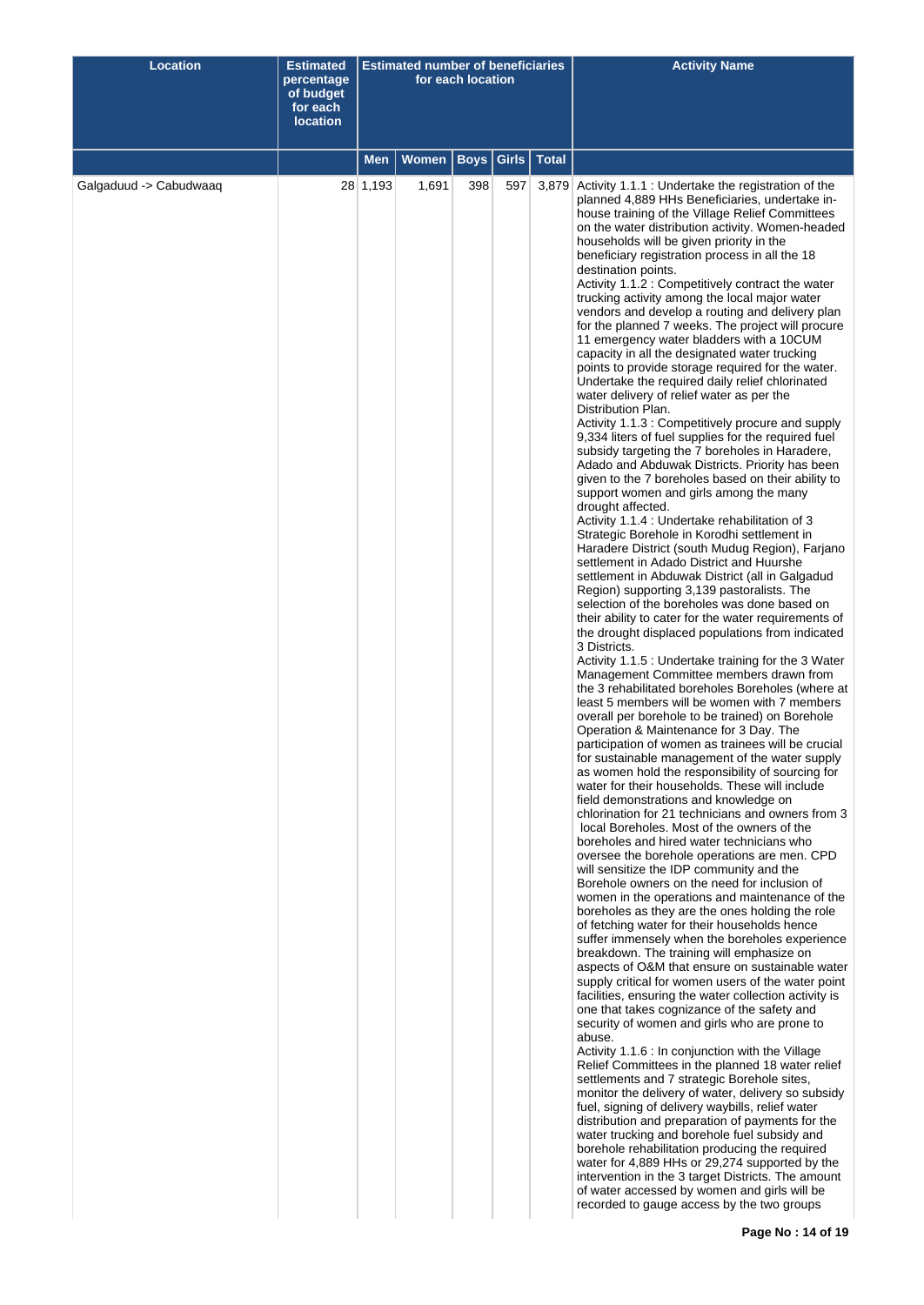|                      |          |       |     |     | responsible for fetching household water.<br>Activity 2.1.1 : Train a total of 40 Hygiene<br>Promotion community mobilizers on Hygiene<br>promotion, using Hygiene Promotion in<br>Emergency global tools, with at least 40% of<br>trainees being women. The training will be 3<br>Days.<br>Activity 2.1.2 : Disseminate hygiene messages<br>focusing on disease control through the 120<br>trained Hygiene in markets, schools, water<br>points, and health/nutrition centres. The Hygiene<br>Promoters will dessiminate a total of 4 Hygiene<br>Dessimination Sessions per month using IEC<br>materials availabe at the Adado-RSH.<br>Activity 3.1.1 : Provide Hygiene Kits to 2,690 HHs<br>in Emergency Phase in Xaradheere District. The<br>hygiene kits will include bathing and washing<br>soaps, Aqua tabs, water collection and storage<br>jerry cans and ORS satche. Women-headed<br>households will be prioritized in the issuance of<br>the hygiene kits. Other kits will target women<br>registered in health and nutrition centres within<br>the District. The households beneficiaries will be<br>from among those supported in the 18 locations<br>primarily though consideration will be accorded<br>other settlements as determined by assessed<br>need as the project is rolled off.<br>Activity 3.1.2 : Provide aquatabs for household<br>water treatment to for the 2,690 drought<br>displaced households in Haradere District.<br>Majority of the displaced drought victims are<br>women, girls and children and will be prioratized<br>in the issuance of aquatabs for household use.<br>Inhouse training on the use of aquatabs<br>especially targeting women who are the ones<br>traditionally charged with the role of fetching<br>water for their households, shall be undertaken<br>by the CPD WASH Team in all the target<br>settlements.                                                                                                                                                                                                                                          |
|----------------------|----------|-------|-----|-----|----------------------------------------------------------------------------------------------------------------------------------------------------------------------------------------------------------------------------------------------------------------------------------------------------------------------------------------------------------------------------------------------------------------------------------------------------------------------------------------------------------------------------------------------------------------------------------------------------------------------------------------------------------------------------------------------------------------------------------------------------------------------------------------------------------------------------------------------------------------------------------------------------------------------------------------------------------------------------------------------------------------------------------------------------------------------------------------------------------------------------------------------------------------------------------------------------------------------------------------------------------------------------------------------------------------------------------------------------------------------------------------------------------------------------------------------------------------------------------------------------------------------------------------------------------------------------------------------------------------------------------------------------------------------------------------------------------------------------------------------------------------------------------------------------------------------------------------------------------------------------------------------------------------------------------------------------------------------------------------------------------------------------------------------------------------------------------------------------------------|
| Galgaduud -> Cadaado | 22 1,831 | 2,539 | 610 | 915 | 5,895 Activity 1.1.1 : Undertake the registration of the<br>planned 4,889 HHs Beneficiaries, undertake in-<br>house training of the Village Relief Committees<br>on the water distribution activity. Women-headed<br>households will be given priority in the<br>beneficiary registration process in all the 18<br>destination points.<br>Activity 1.1.2 : Competitively contract the water<br>trucking activity among the local major water<br>vendors and develop a routing and delivery plan<br>for the planned 7 weeks. The project will procure<br>11 emergency water bladders with a 10CUM<br>capacity in all the designated water trucking<br>points to provide storage required for the water.<br>Undertake the required daily relief chlorinated<br>water delivery of relief water as per the<br>Distribution Plan.<br>Activity 1.1.3 : Competitively procure and supply<br>9,334 liters of fuel supplies for the required fuel<br>subsidy targeting the 7 boreholes in Haradere,<br>Adado and Abduwak Districts. Priority has been<br>given to the 7 boreholes based on their ability to<br>support women and girls among the many<br>drought affected.<br>Activity 1.1.4 : Undertake rehabilitation of 3<br>Strategic Borehole in Korodhi settlement in<br>Haradere District (south Mudug Region), Farjano<br>settlement in Adado District and Huurshe<br>settlement in Abduwak District (all in Galgadud<br>Region) supporting 3,139 pastoralists. The<br>selection of the boreholes was done based on<br>their ability to cater for the water requirements of<br>the drought displaced populations from indicated<br>3 Districts.<br>Activity 1.1.5 : Undertake training for the 3 Water<br>Management Committee members drawn from<br>the 3 rehabilitated boreholes Boreholes (where at<br>least 5 members will be women with 7 members<br>overall per borehole to be trained) on Borehole<br>Operation & Maintenance for 3 Day. The<br>participation of women as trainees will be crucial<br>for sustainable management of the water supply<br>as women hold the responsibility of sourcing for |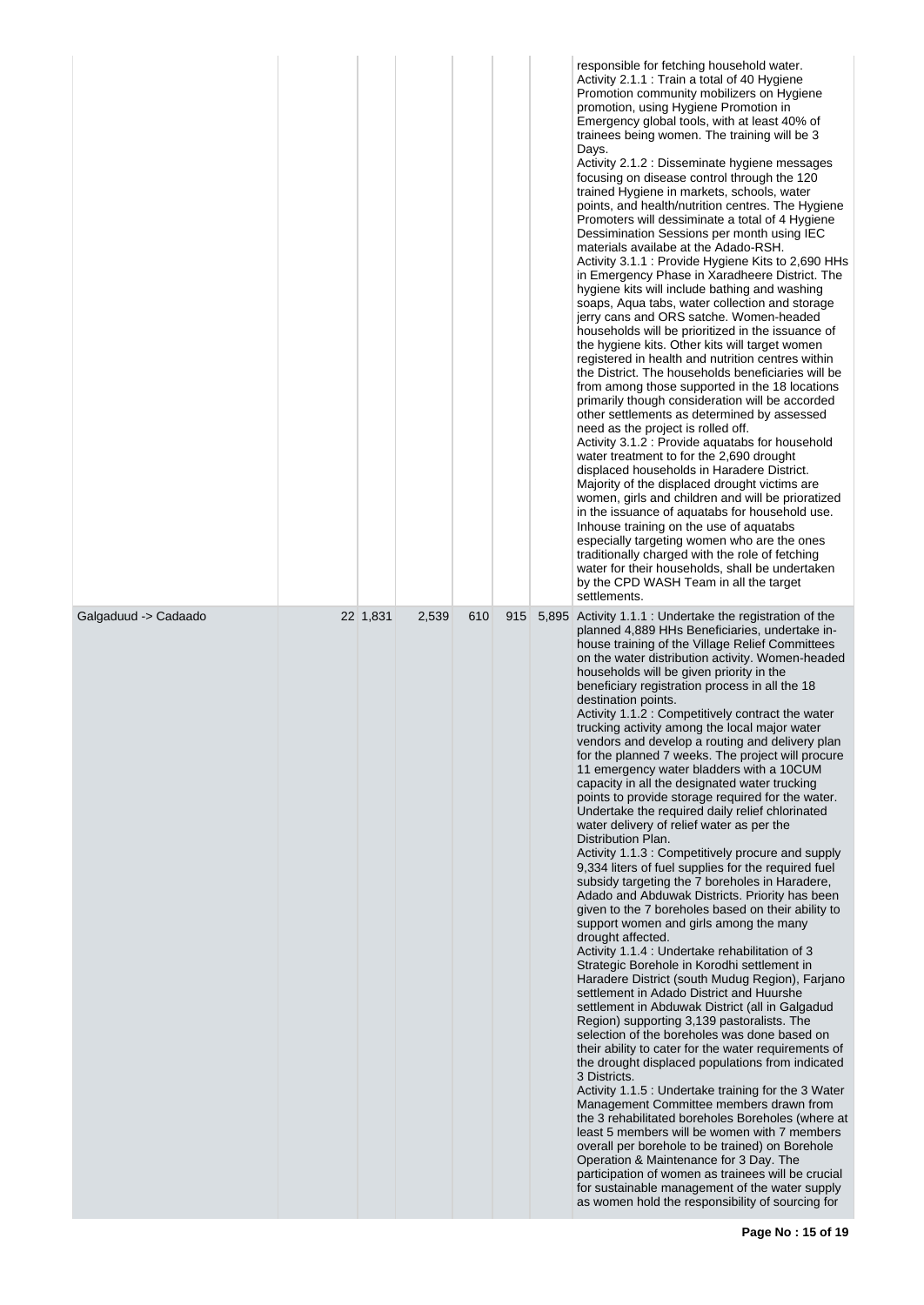| Mudug -> Xarardheere | 50 5,850 | 8,775 1,950 2,925 |   | water for their households. These will include<br>field demonstrations and knowledge on<br>chlorination for 21 technicians and owners from 3<br>local Boreholes. Most of the owners of the<br>boreholes and hired water technicians who<br>oversee the borehole operations are men. CPD<br>will sensitize the IDP community and the<br>Borehole owners on the need for inclusion of<br>women in the operations and maintenance of the<br>boreholes as they are the ones holding the role<br>of fetching water for their households hence<br>suffer immensely when the boreholes experience<br>breakdown. The training will emphasize on<br>aspects of O&M that ensure on sustainable water<br>supply critical for women users of the water point<br>facilities, ensuring the water collection activity is<br>one that takes cognizance of the safety and<br>security of women and girls who are prone to<br>abuse.<br>Activity 1.1.6 : In conjunction with the Village<br>Relief Committees in the planned 18 water relief<br>settlements and 7 strategic Borehole sites,<br>monitor the delivery of water, delivery so subsidy<br>fuel, signing of delivery waybills, relief water<br>distribution and preparation of payments for the<br>water trucking and borehole fuel subsidy and<br>borehole rehabilitation producing the required<br>water for 4,889 HHs or 29,274 supported by the<br>intervention in the 3 target Districts. The amount<br>of water accessed by women and girls will be<br>recorded to gauge access by the two groups<br>responsible for fetching household water.<br>Activity 2.1.1 : Train a total of 40 Hygiene<br>Promotion community mobilizers on Hygiene<br>promotion, using Hygiene Promotion in<br>Emergency global tools, with at least 40% of<br>trainees being women. The training will be 3<br>Days.<br>Activity 2.1.2 : Disseminate hygiene messages<br>focusing on disease control through the 120<br>trained Hygiene in markets, schools, water<br>points, and health/nutrition centres. The Hygiene<br>Promoters will dessiminate a total of 4 Hygiene<br>Dessimination Sessions per month using IEC<br>materials availabe at the Adado-RSH.<br>Activity 3.1.1 : Provide Hygiene Kits to 2,690 HHs<br>in Emergency Phase in Xaradheere District. The<br>hygiene kits will include bathing and washing<br>soaps, Aqua tabs, water collection and storage<br>jerry cans and ORS satche. Women-headed<br>households will be prioritized in the issuance of<br>the hygiene kits. Other kits will target women<br>registered in health and nutrition centres within<br>the District. The households beneficiaries will be<br>from among those supported in the 18 locations<br>primarily though consideration will be accorded<br>other settlements as determined by assessed<br>need as the project is rolled off.<br>Activity 3.1.2 : Provide aquatabs for household<br>water treatment to for the 2,690 drought<br>displaced households in Haradere District.<br>Majority of the displaced drought victims are<br>women, girls and children and will be prioratized<br>in the issuance of aquatabs for household use.<br>Inhouse training on the use of aquatabs<br>especially targeting women who are the ones<br>traditionally charged with the role of fetching<br>water for their households, shall be undertaken<br>by the CPD WASH Team in all the target<br>settlements.<br>19,50 Activity 1.1.1 : Undertake the registration of the |
|----------------------|----------|-------------------|---|--------------------------------------------------------------------------------------------------------------------------------------------------------------------------------------------------------------------------------------------------------------------------------------------------------------------------------------------------------------------------------------------------------------------------------------------------------------------------------------------------------------------------------------------------------------------------------------------------------------------------------------------------------------------------------------------------------------------------------------------------------------------------------------------------------------------------------------------------------------------------------------------------------------------------------------------------------------------------------------------------------------------------------------------------------------------------------------------------------------------------------------------------------------------------------------------------------------------------------------------------------------------------------------------------------------------------------------------------------------------------------------------------------------------------------------------------------------------------------------------------------------------------------------------------------------------------------------------------------------------------------------------------------------------------------------------------------------------------------------------------------------------------------------------------------------------------------------------------------------------------------------------------------------------------------------------------------------------------------------------------------------------------------------------------------------------------------------------------------------------------------------------------------------------------------------------------------------------------------------------------------------------------------------------------------------------------------------------------------------------------------------------------------------------------------------------------------------------------------------------------------------------------------------------------------------------------------------------------------------------------------------------------------------------------------------------------------------------------------------------------------------------------------------------------------------------------------------------------------------------------------------------------------------------------------------------------------------------------------------------------------------------------------------------------------------------------------------------------------------------------------------------------------------------------------------------------------------------------------------------------------------------------------------------------------------------------------------------------------------------------------------------------------------------------------------------------------------------------------------|
|                      |          |                   | 0 | planned 4,889 HHs Beneficiaries, undertake in-<br>house training of the Village Relief Committees<br>on the water distribution activity. Women-headed<br>households will be given priority in the<br>beneficiary registration process in all the 18<br>destination points.<br>Activity 1.1.2 : Competitively contract the water<br>trucking activity among the local major water<br>vendors and develop a routing and delivery plan<br>for the planned 7 weeks. The project will procure<br>11 emergency water bladders with a 10CUM                                                                                                                                                                                                                                                                                                                                                                                                                                                                                                                                                                                                                                                                                                                                                                                                                                                                                                                                                                                                                                                                                                                                                                                                                                                                                                                                                                                                                                                                                                                                                                                                                                                                                                                                                                                                                                                                                                                                                                                                                                                                                                                                                                                                                                                                                                                                                                                                                                                                                                                                                                                                                                                                                                                                                                                                                                                                                                                                                 |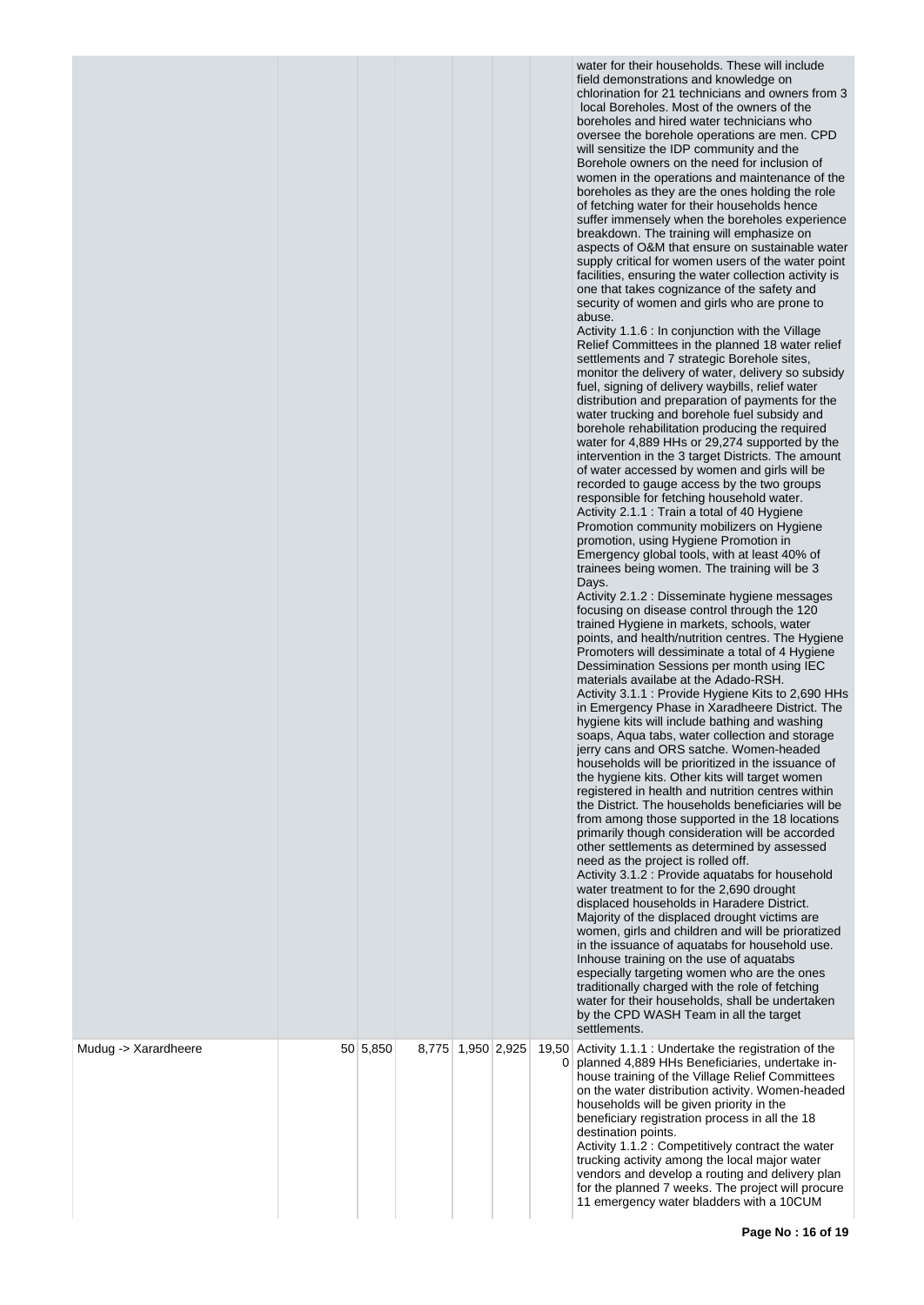capacity in all the designated water trucking points to provide storage required for the water. Undertake the required daily relief chlorinated water delivery of relief water as per the Distribution Plan.

Activity 1.1.3 : Competitively procure and supply 9.334 liters of fuel supplies for the required fuel subsidy targeting the 7 boreholes in Haradere. Adado and Abduwak Districts. Priority has been given to the 7 boreholes based on their ability to support women and girls among the many drought affected.

Activity 1.1.4 : Undertake rehabilitation of 3 Strategic Borehole in Korodhi settlement in Haradere District (south Mudug Region), Farjano settlement in Adado District and Huurshe settlement in Abduwak District (all in Galgadud Region) supporting 3,139 pastoralists. The selection of the boreholes was done based on their ability to cater for the water requirements of the drought displaced populations from indicated 3 Districts.

Activity 1.1.5 : Undertake training for the 3 Water Management Committee members drawn from the 3 rehabilitated boreholes Boreholes (where at least 5 members will be women with 7 members overall per borehole to be trained) on Borehole Operation & Maintenance for 3 Day. The participation of women as trainees will be crucial for sustainable management of the water supply as women hold the responsibility of sourcing for water for their households. These will include field demonstrations and knowledge on chlorination for 21 technicians and owners from 3 local Boreholes. Most of the owners of the boreholes and hired water technicians who oversee the borehole operations are men. CPD will sensitize the IDP community and the Borehole owners on the need for inclusion of women in the operations and maintenance of the boreholes as they are the ones holding the role of fetching water for their households hence suffer immensely when the boreholes experience breakdown. The training will emphasize on aspects of O&M that ensure on sustainable water supply critical for women users of the water point facilities, ensuring the water collection activity is one that takes cognizance of the safety and security of women and girls who are prone to abuse.

Activity 1.1.6 : In conjunction with the Village Relief Committees in the planned 18 water relief settlements and 7 strategic Borehole sites, monitor the delivery of water, delivery so subsidy fuel, signing of delivery waybills, relief water distribution and preparation of payments for the water trucking and borehole fuel subsidy and borehole rehabilitation producing the required water for 4,889 HHs or 29,274 supported by the intervention in the 3 target Districts. The amount of water accessed by women and girls will be recorded to gauge access by the two groups responsible for fetching household water. Activity 2.1.1 : Train a total of 40 Hygiene Promotion community mobilizers on Hygiene promotion, using Hygiene Promotion in Emergency global tools, with at least 40% of trainees being women. The training will be 3 Days.

Activity 2.1.2 : Disseminate hygiene messages focusing on disease control through the 120 trained Hygiene in markets, schools, water points, and health/nutrition centres. The Hygiene Promoters will dessiminate a total of 4 Hygiene Dessimination Sessions per month using IEC materials availabe at the Adado-RSH. Activity 3.1.1 : Provide Hygiene Kits to 2,690 HHs in Emergency Phase in Xaradheere District. The hygiene kits will include bathing and washing soaps, Aqua tabs, water collection and storage jerry cans and ORS satche. Women-headed households will be prioritized in the issuance of the hygiene kits. Other kits will target women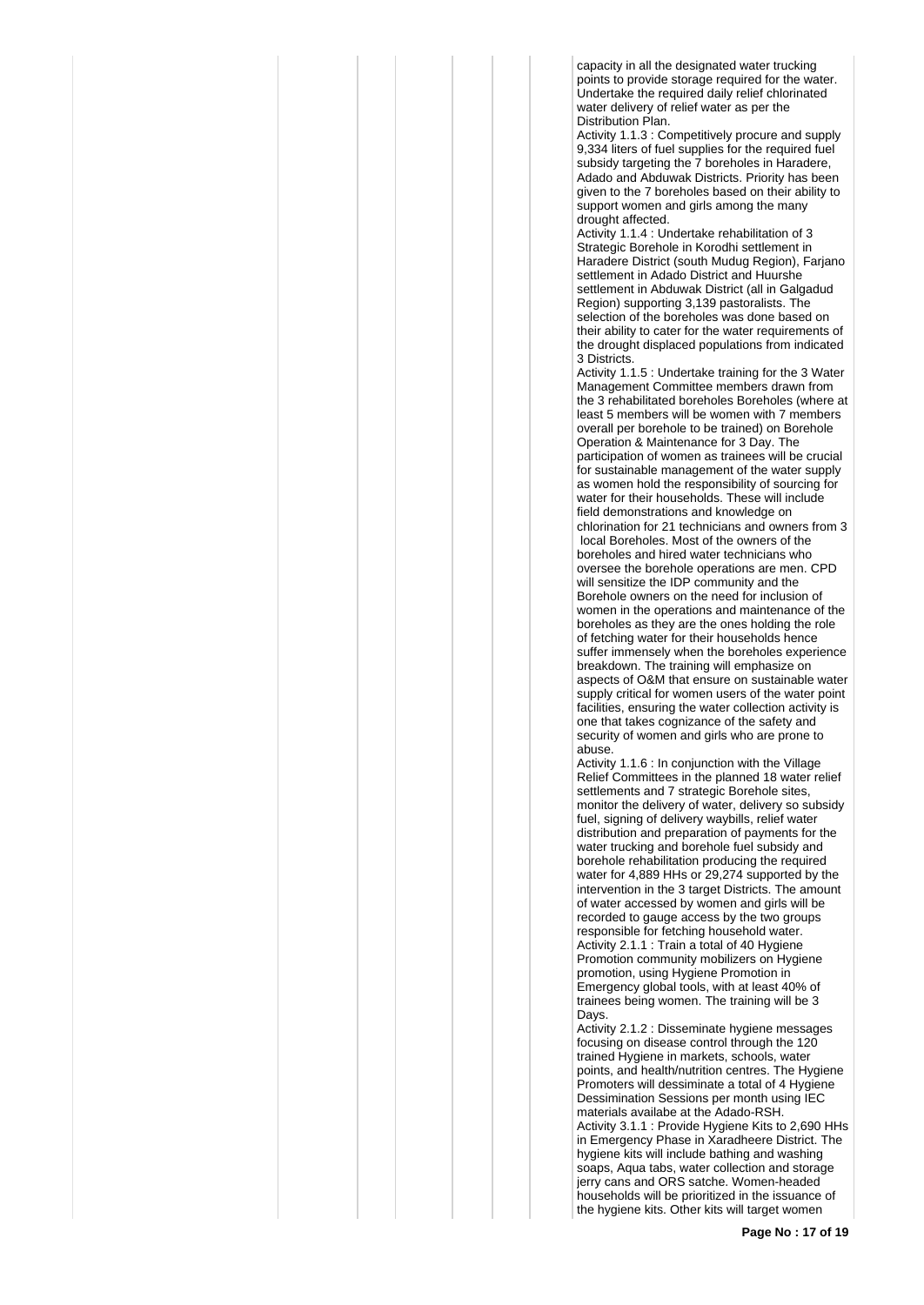registered in health and nutrition centres within the District. The households beneficiaries will be from among those supported in the 18 locations primarily though consideration will be accorded other settlements as determined by assessed need as the project is rolled off. Activity 3.1.2 : Provide aquatabs for household water treatment to for the 2,690 drought displaced households in Haradere District. Majority of the displaced drought victims are women, girls and children and will be prioratized in the issuance of aquatabs for household use. Inhouse training on the use of aquatabs especially targeting women who are the ones traditionally charged with the role of fetching water for their households, shall be undertaken by the CPD WASH Team in all the target settlements.

**Documents**

| <b>Category Name</b>                | <b>Document Description</b>                           |
|-------------------------------------|-------------------------------------------------------|
| <b>Project Supporting Documents</b> | Please Disregard this Doc                             |
| <b>Project Supporting Documents</b> | Please Disregard this Doc                             |
| <b>Project Supporting Documents</b> | Please Disregard this Doc                             |
| <b>Project Supporting Documents</b> | Please Disregard this Doc                             |
| <b>Project Supporting Documents</b> | Please Disregard this Doc                             |
| <b>Project Supporting Documents</b> | Please Disregard this Doc                             |
| <b>Project Supporting Documents</b> | Please Disregard this Doc                             |
| <b>Project Supporting Documents</b> | Please Disregard this Doc                             |
| <b>Project Supporting Documents</b> | Please Disregard this Doc                             |
| <b>Project Supporting Documents</b> | Please Disregard this Doc                             |
| <b>Project Supporting Documents</b> | Please Disregard this Doc                             |
| <b>Budget Documents</b>             | Please Disregard this Doc                             |
| <b>Budget Documents</b>             | Please Disregard this Doc                             |
| <b>Budget Documents</b>             | Water Trucking Program-2017 SHF WASH.xls              |
| <b>Budget Documents</b>             | Fuel Subsidies for 4 Strategic Boreholes.xls          |
| <b>Budget Documents</b>             | Rehabilitation of 1 Borehole & BoQs-2017 SHF WASH.xls |
| <b>Budget Documents</b>             | Trainings- HP and O&M.xlsx                            |
| <b>Budget Documents</b>             | CPD BOQ' HFU - 28 - 2.xls                             |
| <b>Budget Documents</b>             | CPD BOQ' Final - 28 - 2.xls                           |
| <b>Budget Documents</b>             | Pedrollo Model.pdf                                    |
| <b>Budget Documents</b>             | CPD BOQ' Final - 3-1-2017.xls                         |
| <b>Budget Documents</b>             | CPD WASH BOQ - Final.xls                              |
| <b>Budget Documents</b>             | Disregard                                             |
| <b>Budget Documents</b>             | Disregard                                             |
| <b>Budget Documents</b>             | Disregard                                             |
| <b>Budget Documents</b>             | Disregard                                             |
| <b>Budget Documents</b>             | Disregard                                             |
| <b>Budget Documents</b>             | CPD BOQ's 24.02.2017 Final.xls                        |